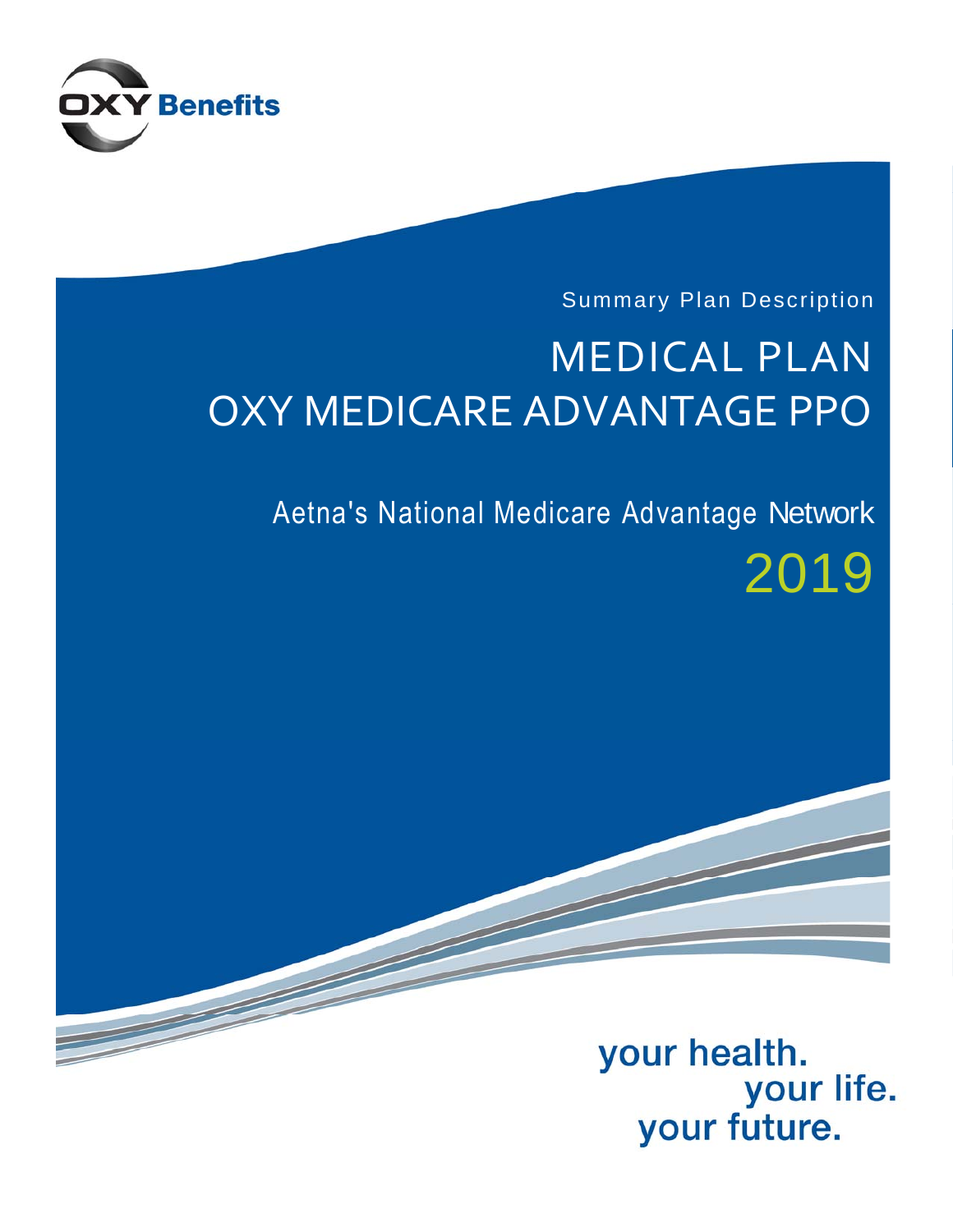# Oxy Benefits Medicare Advantage PPO Plan Summary Plan Description

**Effective January 1, 2019**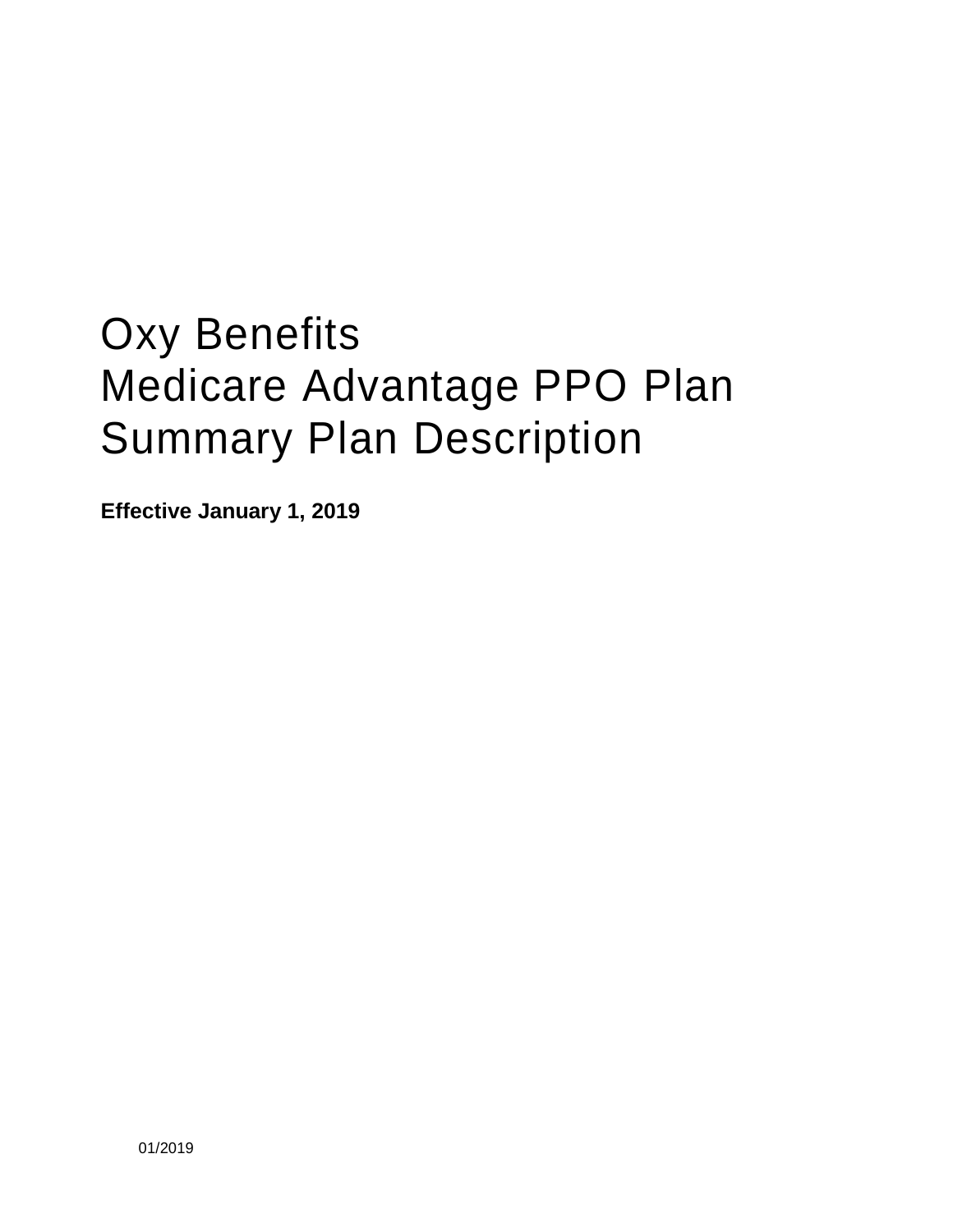### **CONTENTS**

| Medical Plan Eligibility For updates to this information, go to OxyLink at oxylink.oxy.com 2 |  |
|----------------------------------------------------------------------------------------------|--|
|                                                                                              |  |
|                                                                                              |  |
|                                                                                              |  |
|                                                                                              |  |
|                                                                                              |  |
|                                                                                              |  |
|                                                                                              |  |
|                                                                                              |  |
|                                                                                              |  |
|                                                                                              |  |
|                                                                                              |  |
|                                                                                              |  |
|                                                                                              |  |
|                                                                                              |  |
|                                                                                              |  |
|                                                                                              |  |
|                                                                                              |  |
|                                                                                              |  |
|                                                                                              |  |
|                                                                                              |  |
|                                                                                              |  |
|                                                                                              |  |
|                                                                                              |  |
|                                                                                              |  |
|                                                                                              |  |
|                                                                                              |  |
|                                                                                              |  |
|                                                                                              |  |
|                                                                                              |  |
|                                                                                              |  |
|                                                                                              |  |
|                                                                                              |  |
|                                                                                              |  |
|                                                                                              |  |
|                                                                                              |  |
|                                                                                              |  |
|                                                                                              |  |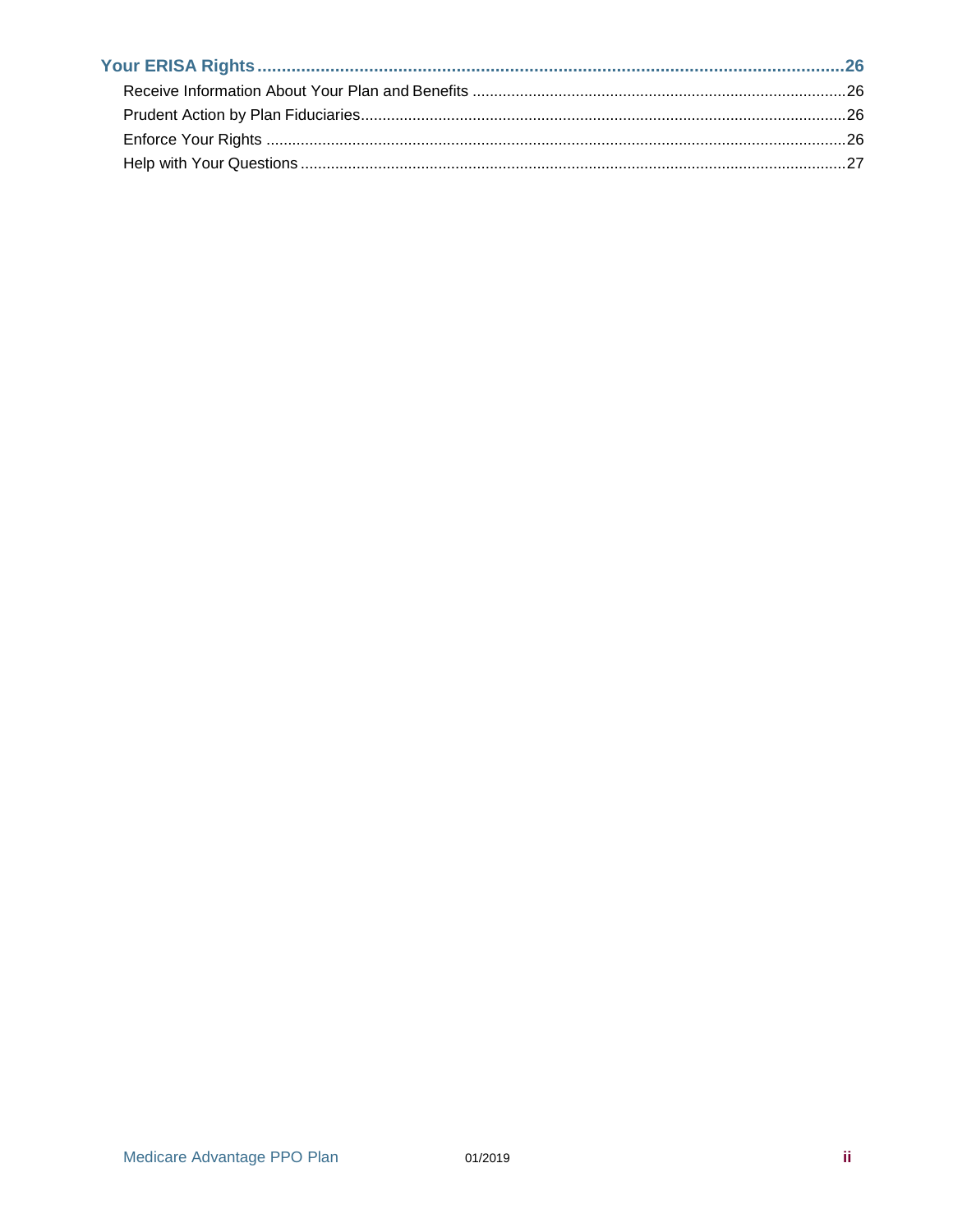### <span id="page-4-0"></span>Your Retiree Medical Plans

The Oxy Retiree Medical Program is comprised of two separate plans:

| Oxy Non-Medicare-Eligible Plan<br>(includes retirees who are NOT eligible<br>for the Oxy Medicare Advantage PPO | The medical option available is the Occidental Petroleum<br>Corporation Retiree Medical Plan (i.e., Oxy Retiree Medical Plan,<br>and, in some areas, regional HMO options).                                                                                                                                                                                          |
|-----------------------------------------------------------------------------------------------------------------|----------------------------------------------------------------------------------------------------------------------------------------------------------------------------------------------------------------------------------------------------------------------------------------------------------------------------------------------------------------------|
| Plan)<br>Described in a separate SPD                                                                            | You are eligible for coverage under this plan if you and your<br>covered dependents:                                                                                                                                                                                                                                                                                 |
|                                                                                                                 | Are NOT eligible for Medicare (or have been deemed not<br>eligible for the Oxy Medicare Advantage PPO Plan) and<br>Meet the eligibility requirements outlined in the SPD for this<br>plan.<br>If you are eligible for Medicare, but an eligible dependent is not<br>Medicare-eligible, the dependent who is not Medicare-eligible may<br>be covered under this plan. |
| Oxy Medicare-Eligible Plan                                                                                      | The medical option available under this Plan is the Oxy Medicare                                                                                                                                                                                                                                                                                                     |
| Described in this SPD                                                                                           | Advantage PPO Plan—also known as the Aetna Medicare <sup>sM</sup> Plan<br>(PPO) with extended service area (ESA). The Plan also includes<br>Medicare Part D expanded prescription drug coverage.                                                                                                                                                                     |
|                                                                                                                 | You are eligible for coverage under this Plan if, due to age or<br>disability, you or any of your covered dependents:                                                                                                                                                                                                                                                |
|                                                                                                                 | Are eligible for Medicare, and                                                                                                                                                                                                                                                                                                                                       |
|                                                                                                                 | Meet the eligibility requirements outlined in this SPD.                                                                                                                                                                                                                                                                                                              |

The **Oxy Medicare-Eligible Plan** is described in this Summary Plan Description (SPD).

Oxy reserves the right, at any time or for any reason, to suspend, withdraw, amend, modify or terminate the Oxy Retiree Medical Plan and/or the Oxy Medicare Advantage PPO Plan (including the amount you must pay for any benefit), in whole or in part.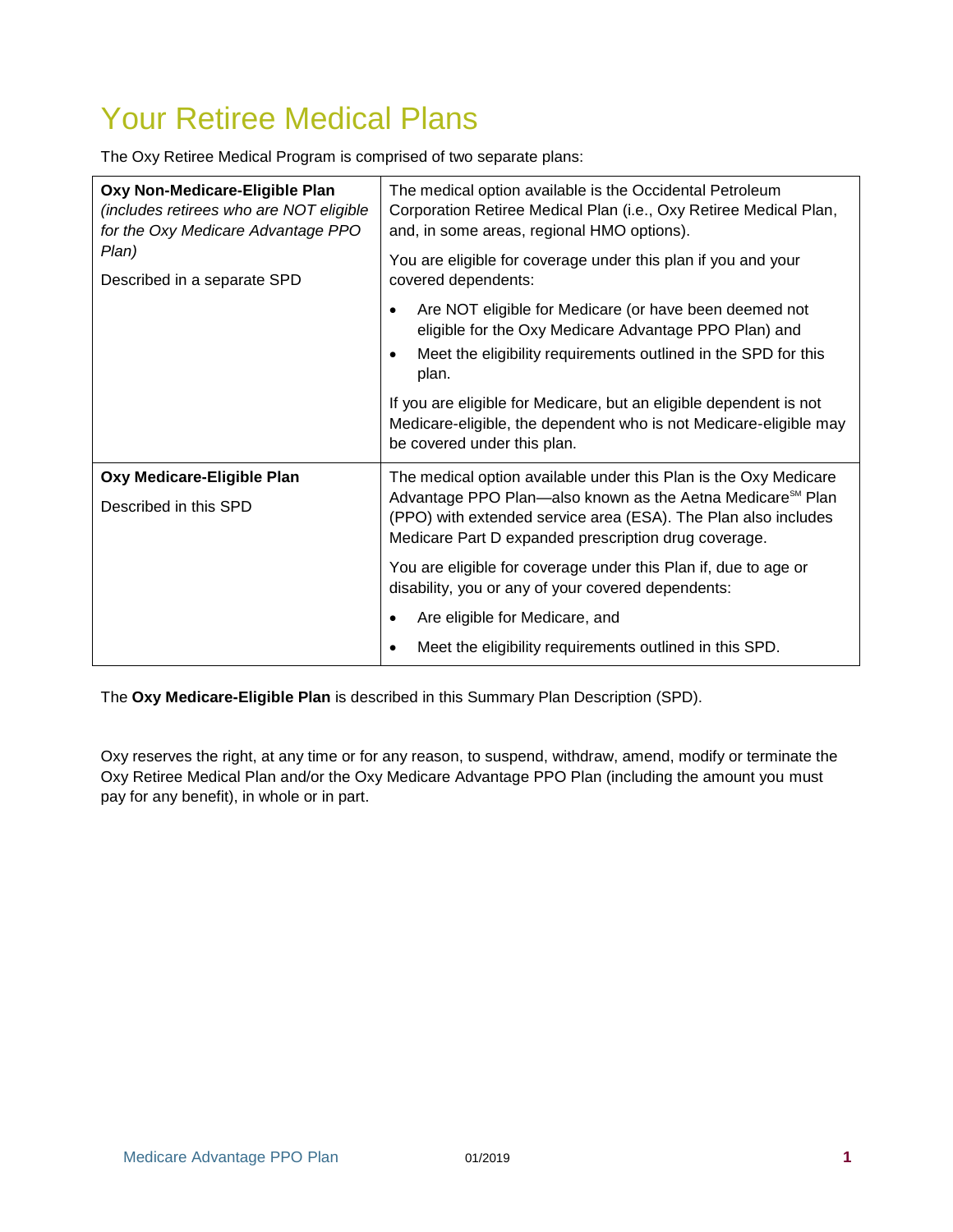<span id="page-5-0"></span>**Medical Plan Eligibility** For updates to this information, go to OxyLink at **[oxylink.oxy.com](http://oxylink.oxy.com/)**

| <b>Who's Eligible</b>                      | Medicare-eligible retirees and Medicare-eligible covered dependents who are eligible for retiree<br>medical coverage through Oxy and the Oxy Medicare Advantage PPO Plan (also referred to as<br>the Medicare Advantage PPO Plan).           |
|--------------------------------------------|----------------------------------------------------------------------------------------------------------------------------------------------------------------------------------------------------------------------------------------------|
| <b>Integration with</b><br><b>Medicare</b> | If you are eligible to participate in the Medicare Advantage PPO Plan, you are covered by<br>Medicare, but your benefits are provided under the Medicare Advantage PPO Plan.                                                                 |
| <b>Summary of Benefits</b>                 | The Summary of Benefits and Schedule of Cost Sharing provided by Aetna, along with the<br>Evidence of Coverage (EOC), provide information about what benefits are covered under the<br>Medicare Advantage PPO Plan and what costs you share. |
| <b>Additional Information</b>              | Additional contact information for assistance with claims, billing or member card services is<br>provided in Chapter 2 of the EOC or you can call the Aetna Medicare Service Center at<br>866-539-6750.                                      |



#### **About This SPD**

This booklet describes benefits for retirees and their covered dependents who are eligible for coverage under the Medicare Advantage PPO Plan as defined in the *Eligibility and Enrollment* section. This information along with the 2019 Evidence of Coverage (EOC), Summary of Benefits and Schedule of Cost Sharing provided by Aetna Life Insurance Company (Aetna) serves as your Summary Plan Description (SPD). This Medicare Advantage PPO Plan is administered and insured by Aetna, and the benefits described in this booklet are paid solely by Aetna or its affiliates. **If there is ever a conflict or difference between this SPD and the Plan document and contracts, the official Plan document and contracts will govern.**

This SPD reflects the Plan document provisions in effect on January 1, 2019. Refer to future Summary of Material Modifications (SMMs) for any material changes to the Plan made after the date of this document.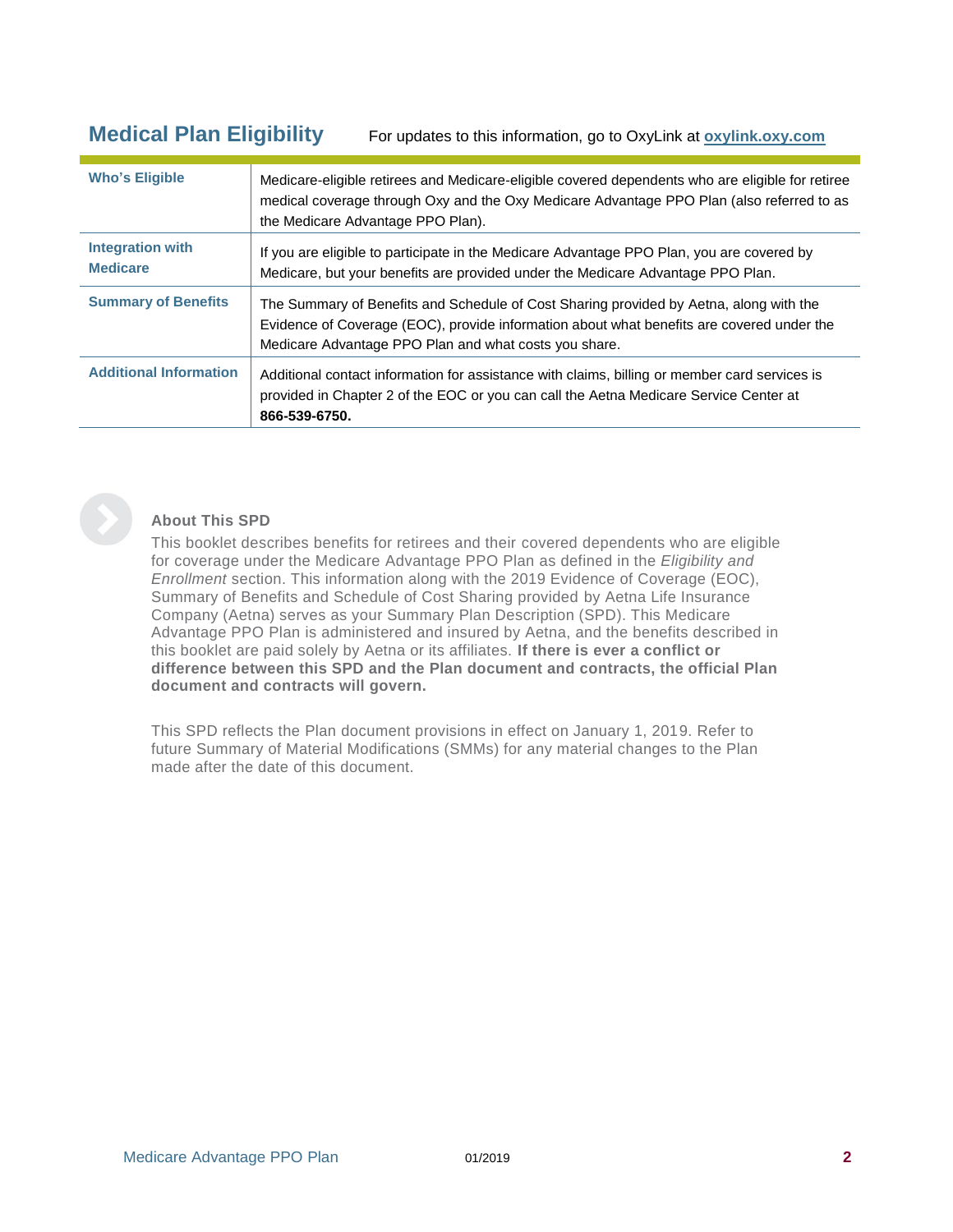#### <span id="page-6-0"></span>**Benefits at a Glance—Oxy Medicare Advantage PPO Plan**

The chart below shows the copays, coinsurance and out-of-pocket maximums you pay under the Oxy Medicare Advantage PPO Plan, based on the option for which you are eligible, as shown below. In general, benefits are based on the Medicare-approved amount, which is the amount Medicare sets for a service or supply. More coverage details for specific services and supplies are included in Evidence of Coverage (EOC) documents for the three options. Not all PPO plans are available in all areas.

All amounts shown are what **you pay** for network and non-network providers, unless otherwise noted.

|                                                                                                                                                                                                              | <b>OXY PPO WITH RX</b>                                                                                                                                                                                                     | <b>OXY PRE-84 PPO WITH RX</b>                                                   | <b>INDSPEC PPO WITH RX</b>                                                                                          |
|--------------------------------------------------------------------------------------------------------------------------------------------------------------------------------------------------------------|----------------------------------------------------------------------------------------------------------------------------------------------------------------------------------------------------------------------------|---------------------------------------------------------------------------------|---------------------------------------------------------------------------------------------------------------------|
| <b>Eligible Group</b><br>For further details, refer to the<br><b>Eligibility and Enrollment Section</b>                                                                                                      | Certain hourly and salaried,<br>bargained and non-<br>bargained, retirees who<br>retired on or after<br>January 1, 1984                                                                                                    | Certain hourly and salaried<br>retirees who retired prior to<br>January 1, 1984 | Certain non-bargained<br>INDSPEC retirees previously<br>enrolled in Security Blue and<br>bargained INDSPEC retirees |
| <b>ANNUAL DEDUCTIBLE</b>                                                                                                                                                                                     |                                                                                                                                                                                                                            |                                                                                 |                                                                                                                     |
|                                                                                                                                                                                                              |                                                                                                                                                                                                                            | None                                                                            |                                                                                                                     |
| <b>OUT-OF-POCKET (OOP) MAXIMUM</b>                                                                                                                                                                           |                                                                                                                                                                                                                            |                                                                                 |                                                                                                                     |
| Individual                                                                                                                                                                                                   | \$2,000                                                                                                                                                                                                                    | \$2,000                                                                         | \$3,400                                                                                                             |
|                                                                                                                                                                                                              | When your share of covered expenses reaches the OOP maximum, covered expenses for the<br>remainder of the calendar year are paid at 100%, except for hearing aids, vision care and<br>Medicare prescription drug expenses. |                                                                                 |                                                                                                                     |
| <b>PREVENTIVE CARE</b>                                                                                                                                                                                       |                                                                                                                                                                                                                            |                                                                                 |                                                                                                                     |
| <b>Wellness exams, certain</b><br>routine physical examinations,<br>and Medicare-covered<br><b>immunizations</b><br>Refer to the Evidence of<br>Coverage (EOC) for details on<br>covered preventive services | \$0 copay                                                                                                                                                                                                                  | \$0 copay                                                                       | \$0 copay                                                                                                           |
| <b>OFFICE VISITS</b>                                                                                                                                                                                         |                                                                                                                                                                                                                            |                                                                                 |                                                                                                                     |
| <b>Primary Care Physician</b>                                                                                                                                                                                | \$30 copay                                                                                                                                                                                                                 | \$10 copay                                                                      | \$10 copay                                                                                                          |
| <b>Specialist</b>                                                                                                                                                                                            | \$40 copay                                                                                                                                                                                                                 | \$15 copay                                                                      | \$15 copay                                                                                                          |
| <b>DIAGNOSTIC PROCEDURES</b>                                                                                                                                                                                 |                                                                                                                                                                                                                            |                                                                                 |                                                                                                                     |
| <b>Outpatient Diagnostic X-rays,</b><br><b>Lab and Testing</b>                                                                                                                                               | \$40 copay                                                                                                                                                                                                                 | \$15 copay                                                                      | \$0 copay                                                                                                           |
| <b>Outpatient Complex Imaging</b>                                                                                                                                                                            | $$150$ copay                                                                                                                                                                                                               | $$100$ copay                                                                    | \$0 copay                                                                                                           |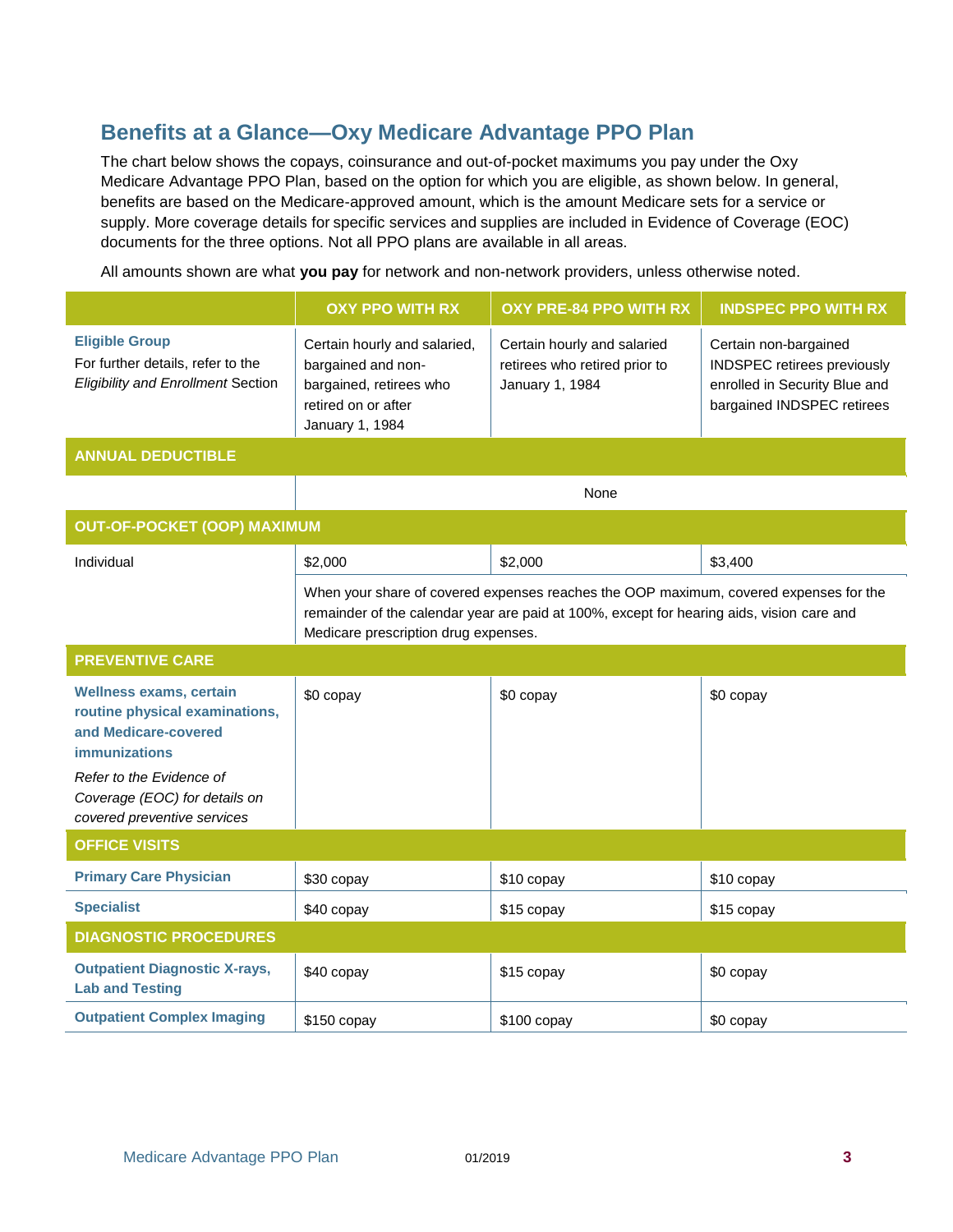|                                                                                                               | <b>OXY PPO WITH RX</b>                                                           | <b>OXY PRE-84 PPO WITH RX</b>                                                    | <b>INDSPEC PPO WITH RX</b> |
|---------------------------------------------------------------------------------------------------------------|----------------------------------------------------------------------------------|----------------------------------------------------------------------------------|----------------------------|
| <b>EMERGENCY CARE</b>                                                                                         |                                                                                  |                                                                                  |                            |
| <b>Emergency Care</b><br>Worldwide, waived if admitted                                                        | \$100 copay                                                                      | \$75 copay                                                                       | \$50 copay                 |
| <b>Urgent Care</b><br>Worldwide                                                                               | \$50 copay                                                                       | \$35 copay                                                                       | \$40 copay                 |
| <b>Ambulance</b>                                                                                              | \$40 copay                                                                       | \$10 copay                                                                       | \$25 copay                 |
| <b>Observation Care</b>                                                                                       |                                                                                  | Your cost share for Observation Care is based on the services you receive.       |                            |
| <b>HOSPITAL/SURGICAL CENTER</b>                                                                               |                                                                                  |                                                                                  |                            |
| <b>Inpatient</b>                                                                                              | \$120 copay per stay                                                             | \$120 copay per stay                                                             | \$0 copay                  |
| <b>Outpatient Surgery</b>                                                                                     | \$100 copay                                                                      | \$100 copay                                                                      | \$0 copay                  |
| <b>Blood</b>                                                                                                  |                                                                                  | All components of blood are covered beginning with the first pint.               |                            |
| MENTAL HEALTH AND SUBSTANCE ABUSE TREATMENT                                                                   |                                                                                  |                                                                                  |                            |
| <b>Inpatient</b>                                                                                              | \$120 copay per stay                                                             | \$120 copay per stay                                                             | \$0 copay                  |
| <b>Outpatient</b>                                                                                             | \$40 copay                                                                       | \$15 copay                                                                       | \$15 copay                 |
| <b>OTHER SERVICES</b>                                                                                         |                                                                                  |                                                                                  |                            |
| <b>Skilled Nursing Facility</b><br>Up to 100 days per Medicare<br>benefit period*                             | • Days $1 - 20$ : \$0 copay per<br>day<br>• Days 21 - 100: \$50 copay<br>per day | • Days $1 - 20$ : \$0 copay per<br>day<br>• Days 21 - 100: \$75 copay<br>per day | \$0 copay                  |
| <b>Home Health Agency Care</b>                                                                                | \$0 copay                                                                        | \$0 copay                                                                        | \$0 copay                  |
| <b>Hospice Care</b>                                                                                           | Covered by original Medicare at a Medicare-certified hospital.                   |                                                                                  |                            |
| <b>Outpatient Rehabilitation</b><br>Physical, Occupational and<br>Speech therapy                              | \$40 copay                                                                       | \$15 copay                                                                       | \$15 copay                 |
| <b>Cardiac Rehabilitation</b>                                                                                 | \$40 copay                                                                       | \$15 copay                                                                       | \$0 copay                  |
| <b>Pulmonary Rehabilitation</b>                                                                               | \$30 copay                                                                       | \$15 copay                                                                       | \$0 copay                  |
| <b>Radiation Therapy</b>                                                                                      | \$40 copay                                                                       | \$15 copay                                                                       | \$0 copay                  |
| <b>Chiropractic Care</b><br>Limited to original Medicare<br>covered services for manipulation<br>of the spine | \$20 copay                                                                       | \$10 copay                                                                       | \$15 copay                 |
| <b>Durable Medical Equipment</b><br>and Prosthetic Devices                                                    | 20% coinsurance                                                                  | 20% coinsurance                                                                  | 15% coinsurance            |

\* A benefit period begins the day you go into a hospital or skilled nursing facility. The benefit period ends when you haven't received any inpatient hospital care or skilled care in a skilled nursing facility for 60 days in a row. If you go into a hospital or skilled nursing facility after one benefit period has ended, a new benefit period begins. There is no limit to the number of benefit periods.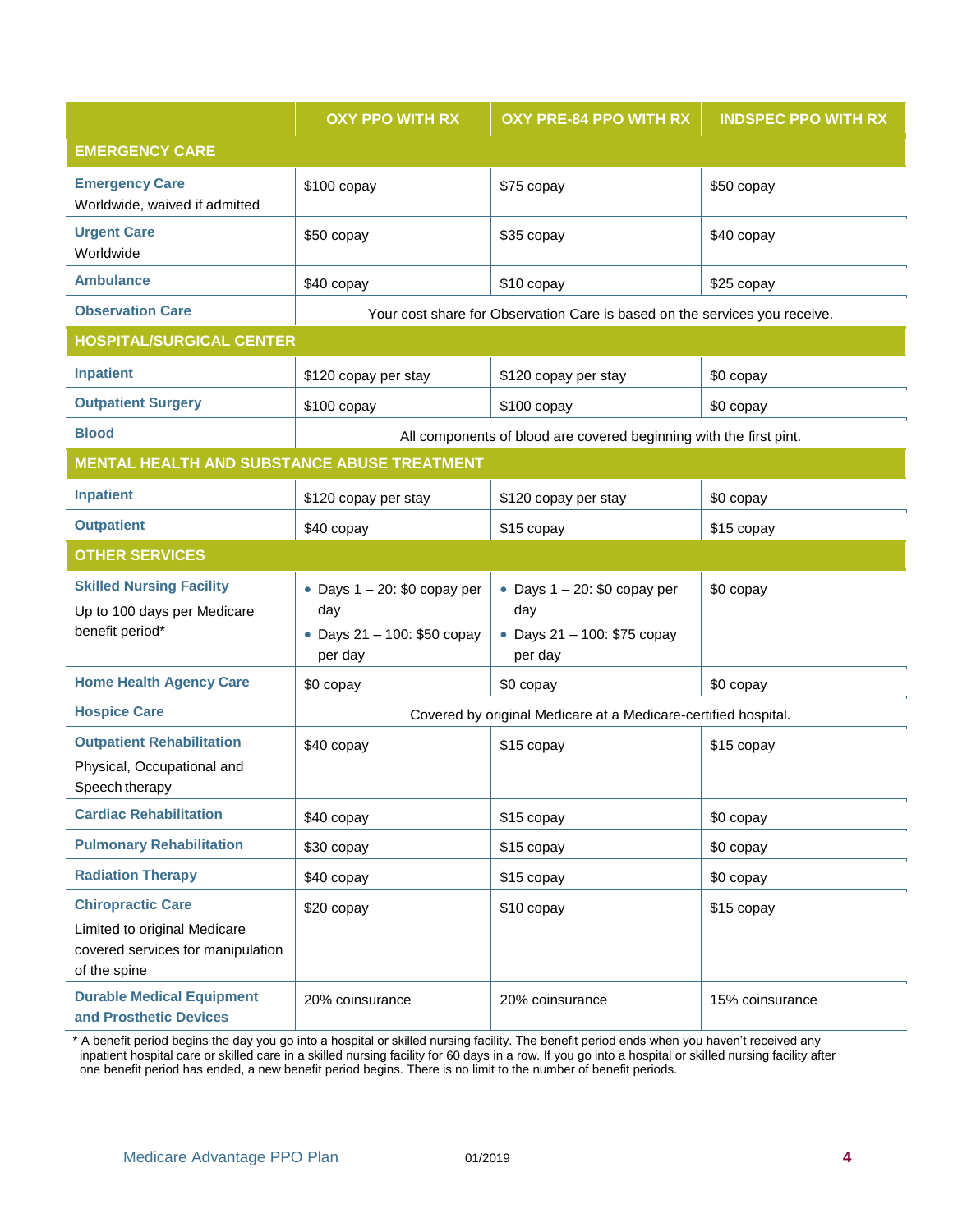|                                                                                                         | <b>OXY PPO WITH RX</b>                             | <b>OXY PRE-84 PPO WITH RX</b>                                                    | <b>INDSPEC PPO WITH RX</b>                      |
|---------------------------------------------------------------------------------------------------------|----------------------------------------------------|----------------------------------------------------------------------------------|-------------------------------------------------|
| <b>OTHER SERVICES (CONTINUED)</b>                                                                       |                                                    |                                                                                  |                                                 |
| <b>Podiatry Services</b><br>Limited to original Medicare<br>covered benefits only                       | \$40 copay                                         | \$10 copay                                                                       | \$15 copay                                      |
| <b>Diabetic Supplies</b><br>Medicare-covered supplies<br>including supplies to monitor<br>blood glucose | \$0 copay                                          | \$0 copay                                                                        | \$0 copay                                       |
| <b>Diabetic Eye Exams</b>                                                                               | \$0 copay                                          | \$0 copay                                                                        | \$0 copay                                       |
| <b>Outpatient Dialysis Treatments</b>                                                                   | \$30 copay                                         | \$15 copay                                                                       | \$0 copay                                       |
| <b>Medicare Part B</b><br><b>Prescription Drugs</b>                                                     | \$50 copay                                         | \$50 copay                                                                       | \$25 copay                                      |
| <b>Medicare-Covered Dental</b><br>Non-routine care covered by<br>Medicare                               | \$40 copay                                         | \$15 copay                                                                       | \$15 copay                                      |
| <b>ADDITIONAL NON-MEDICARE COVERED SERVICES</b>                                                         |                                                    |                                                                                  |                                                 |
| <b>Vision Eyewear</b><br><b>Reimbursement</b>                                                           | <b>NA</b>                                          | <b>NA</b>                                                                        | Up to \$100 reimbursed every<br>12 months       |
| <b>Meals</b>                                                                                            | Covers up to 14 meals following an inpatient stay. |                                                                                  |                                                 |
| <b>Hearing Aid Reimbursement</b>                                                                        | Reimburse up to \$2,500<br>once every three years  | Reimburse up to \$2,500<br>once every three years                                | Reimburse up to \$1,000<br>once every 36 months |
| <b>Fitness Benefit</b>                                                                                  |                                                    | <b>Silver Sneakers</b>                                                           |                                                 |
| <b>Resources for Living</b>                                                                             |                                                    | Covers service that provides help locating resources for everyday needs          |                                                 |
| <b>Teladoc</b>                                                                                          |                                                    | Telehealth or Telemedicine - Primary Care Physician copay for each virtual visit |                                                 |
| <b>Transportation</b><br>Non-emergency                                                                  | 24 one-way trips with 60 miles allowed per trip    |                                                                                  |                                                 |
| <b>Acupuncture</b>                                                                                      | \$40 copay                                         | \$15 copay                                                                       | \$15 copay                                      |
| <b>Enhanced Chiropractic</b><br><b>Services</b><br>Provided by a licensed<br>chiropractor               | \$40 copay                                         | \$15 copay                                                                       | <b>NA</b>                                       |
| <b>Non-Medicare Covered Foot</b><br><b>Orthotics</b>                                                    | \$40 copay                                         | \$15 copay                                                                       | <b>NA</b>                                       |
| <b>Routine Podiatry</b>                                                                                 | \$40 copay                                         | \$10 copay                                                                       | <b>NA</b>                                       |
| <b>Private Duty Nursing</b>                                                                             | \$0 copay                                          | \$0 copay                                                                        | NA                                              |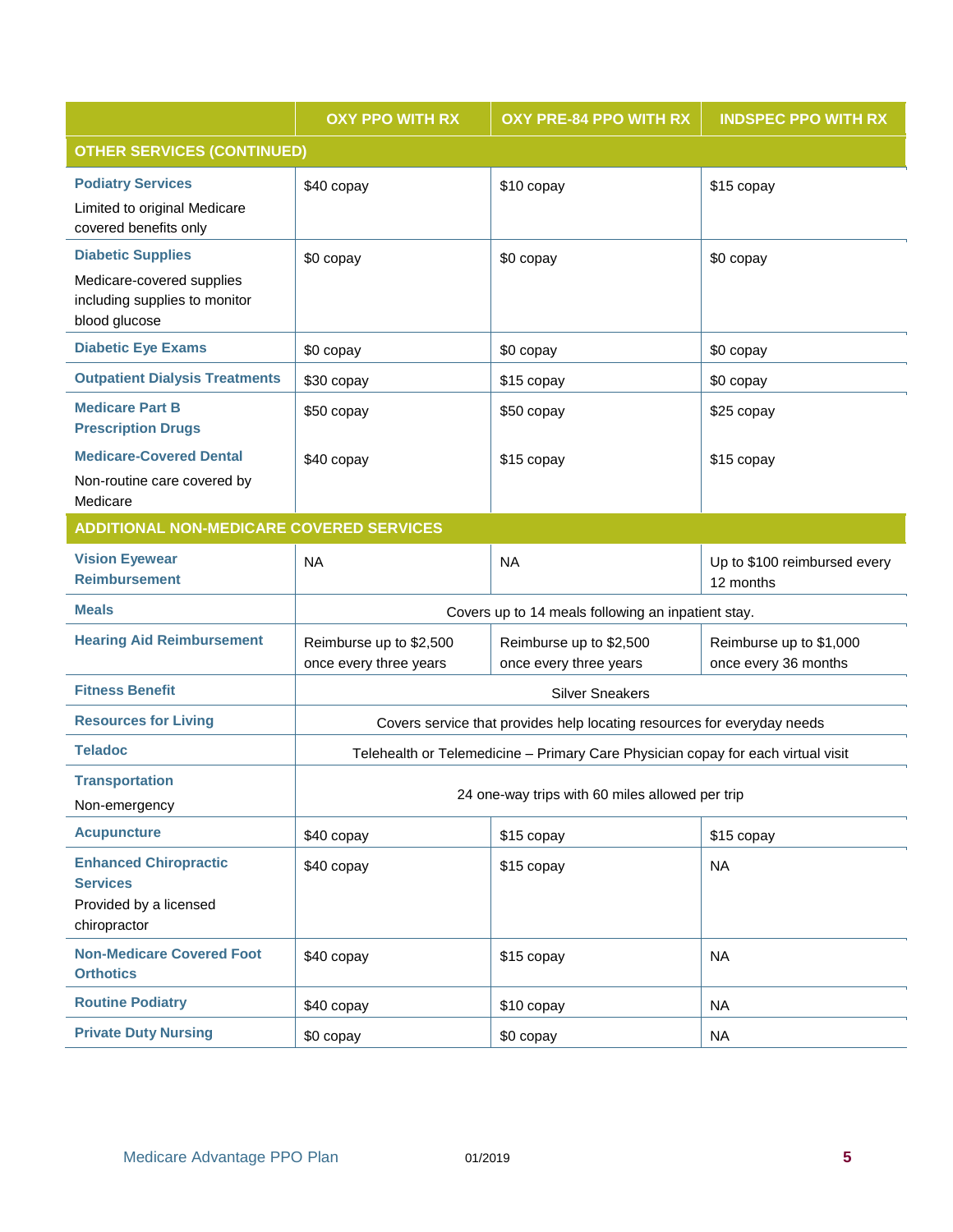| <b>PRESCRIPTION DRUG BENEFITS</b>                        |                                                                                                                                                                                                                                                                                                                                                                                                                                                                                                                                                                                                                                                                          |                                                                             |                                                                                                                       |
|----------------------------------------------------------|--------------------------------------------------------------------------------------------------------------------------------------------------------------------------------------------------------------------------------------------------------------------------------------------------------------------------------------------------------------------------------------------------------------------------------------------------------------------------------------------------------------------------------------------------------------------------------------------------------------------------------------------------------------------------|-----------------------------------------------------------------------------|-----------------------------------------------------------------------------------------------------------------------|
| <b>Prescription Drug Network and</b><br><b>Formulary</b> | . Network: Your Medicare Part D plan is associated with pharmacies in the P1 network.<br>- Standard retail pharmacy is a network pharmacy that has a contract with Aetna to<br>provide your covered prescription drugs.<br>- Preferred retail pharmacy is also a network pharmacy contracted with Aetna to<br>provide lower cost sharing for some prescription drugs.<br>- To find a network pharmacy, visit Oxy.aetnamedicare.com<br>• Formulary: Open 2 Plus prescription drug list<br>You must use network pharmacies to receive Plan benefits except in limited, non-routine<br>circumstances as defined in the Evidence of Coverage (EOC). In these situations, you |                                                                             |                                                                                                                       |
|                                                          |                                                                                                                                                                                                                                                                                                                                                                                                                                                                                                                                                                                                                                                                          | are limited to a 30-day supply. Quantity limits and restrictions may apply. |                                                                                                                       |
| <b>Annual Deductible</b>                                 |                                                                                                                                                                                                                                                                                                                                                                                                                                                                                                                                                                                                                                                                          | None                                                                        |                                                                                                                       |
|                                                          | <b>OXY PPO</b><br><b>WITH RX</b>                                                                                                                                                                                                                                                                                                                                                                                                                                                                                                                                                                                                                                         | <b>OXY PRE-84 PPO</b><br><b>WITH RX</b>                                     | <b>INDSPEC PPO</b><br><b>WITH RX</b>                                                                                  |
| <b>Out-of-Pocket (OOP) Drug Limit</b>                    | \$1,500 per person                                                                                                                                                                                                                                                                                                                                                                                                                                                                                                                                                                                                                                                       | \$1,500 per person                                                          | No limit                                                                                                              |
|                                                          | You pay \$0 once you reach the OOP maximum or<br>\$5,100 in true out-of-pocket costs, whichever is<br>reached first.                                                                                                                                                                                                                                                                                                                                                                                                                                                                                                                                                     |                                                                             |                                                                                                                       |
| <b>Initial Coverage Limit (ICL) and</b>                  | \$3,820 per person                                                                                                                                                                                                                                                                                                                                                                                                                                                                                                                                                                                                                                                       | \$3,820 per person                                                          | \$3,820 per person                                                                                                    |
| <b>Coverage Gap</b>                                      | You enter the coverage gap after reaching the ICL until you reach \$5,100 in true out-of-<br>pocket prescription drug expenses. Oxy provides additional coverage during the<br>coverage gap stage for covered drugs. In general, this means you continue to pay the<br>same amount for covered drugs throughout the coverage gap of the Plan as you paid in<br>the initial coverage stage.                                                                                                                                                                                                                                                                               |                                                                             |                                                                                                                       |
| <b>Catastrophic Coverage</b>                             | \$0 copay                                                                                                                                                                                                                                                                                                                                                                                                                                                                                                                                                                                                                                                                | \$0 copay                                                                   | Greater of:                                                                                                           |
| After you reach \$5,100 in true<br>out-of-pocket costs   |                                                                                                                                                                                                                                                                                                                                                                                                                                                                                                                                                                                                                                                                          |                                                                             | • 5% of drug cost, or<br>• \$3.40 for a generic or drug<br>treated like a generic, or<br>• \$8.50 for all other drugs |
|                                                          |                                                                                                                                                                                                                                                                                                                                                                                                                                                                                                                                                                                                                                                                          |                                                                             |                                                                                                                       |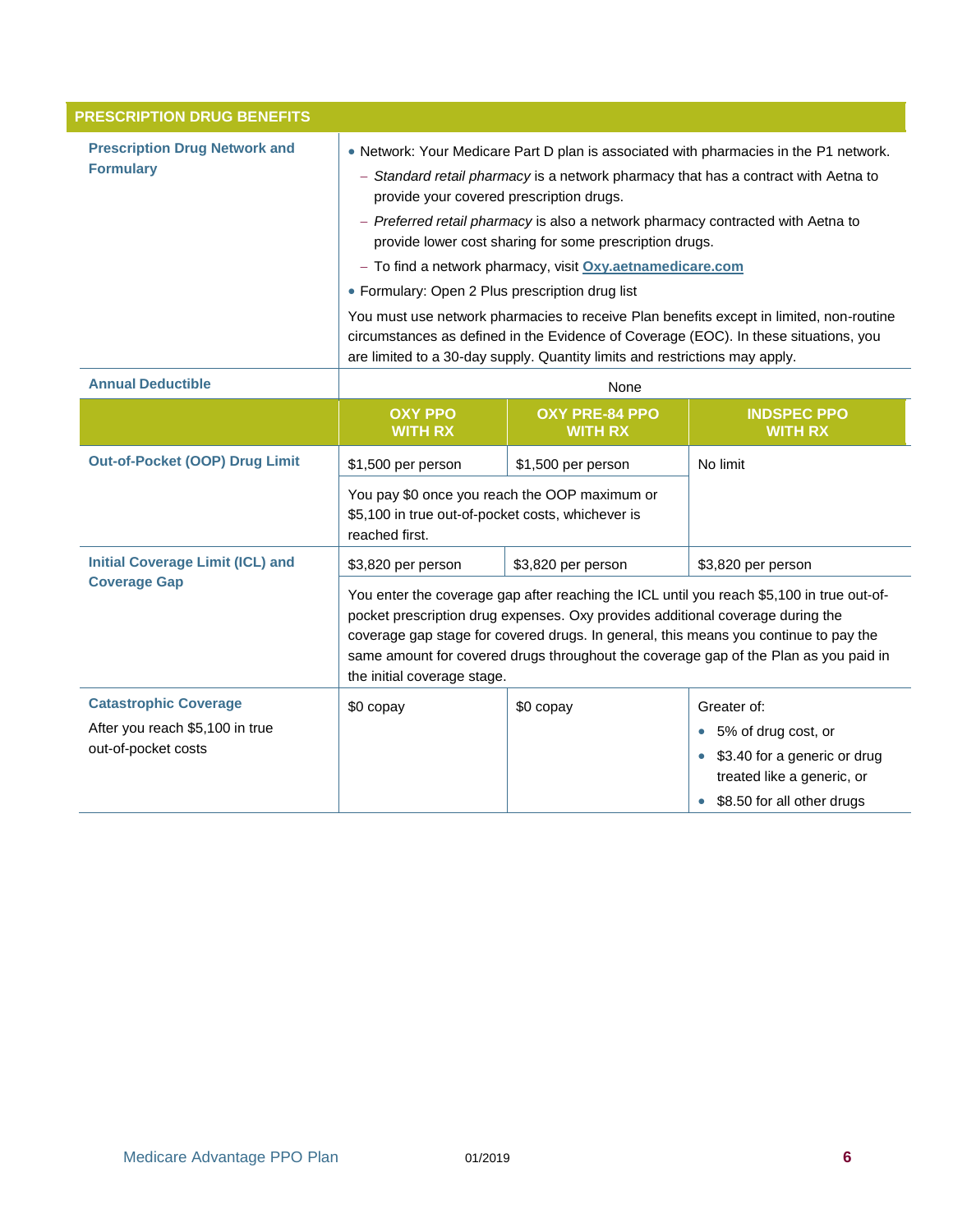|                                                       | <b>OXY PPO</b><br><b>WITH RX</b> | <b>OXY PRE-84 PPO</b><br><b>WITH RX</b> | <b>INDSPEC PPO</b><br><b>WITH RX</b> |
|-------------------------------------------------------|----------------------------------|-----------------------------------------|--------------------------------------|
| <b>PRESCRIPTION DRUG BENEFITS</b>                     |                                  |                                         |                                      |
| <b>Tier 1 - Generic Drugs</b>                         |                                  |                                         |                                      |
| Standard retail up to 30-day supply                   | \$10 copay                       | \$10 copay                              | \$10 copay                           |
| Preferred retail up to 30-day supply                  | \$9 copay                        | \$9 copay                               | \$9 copay                            |
| Standard retail/mail order up to<br>90-day supply     | \$30 copay                       | \$30 copay                              | \$30 copay                           |
| Preferred retail up to 90-day supply                  | \$27 copay                       | \$27 copay                              | \$27 copay                           |
| Preferred mail order up to a 90-day                   |                                  |                                         |                                      |
| supply                                                | \$20 copay                       | \$20 copay                              | \$25 copay                           |
| <b>Tier 2 - Preferred Brand Drugs</b>                 |                                  |                                         |                                      |
| Standard retail up to 30-day supply                   | 25% (\$10 min, \$50 max)         | 25% (\$10 min, \$50 max)                | \$10 copay                           |
| Preferred retail up to 30-day supply                  | 25% (\$10 min, \$50 max)         | 25% (\$10 min, \$50 max)                | \$10 copay                           |
| Standard retail/mail order up to                      |                                  |                                         |                                      |
| 90-day supply                                         | 25% (\$30 min, \$150 max)        | 25% (\$30 min, \$150 max)               | \$30 copay                           |
| Preferred retail up to 90-day supply                  | 25% (\$30 min, \$150 max)        | 25% (\$30 min, \$150 max)               | \$30 copay                           |
| Preferred mail order up to a 90-day<br>supply         | 25% (\$20 min, \$100 max)        | 25% (\$20 min, \$100 max)               | \$25 copay                           |
| <b>Tier 3 - Non-Preferred Brand Drugs</b>             |                                  |                                         |                                      |
| Standard retail up to 30-day supply<br>$\bullet$      | 25% (\$25 min, \$100 max)        | 25% (\$25 min, \$100 max)               | \$40 copay                           |
| Preferred retail up to 30-day supply                  | 25% (\$25 min, \$100 max)        | 25% (\$25 min, \$100 max)               | \$40 copay                           |
| Standard retail/mail order up to                      |                                  |                                         |                                      |
| 90-day supply                                         | 25% (\$75 min, \$300 max)        | 25% (\$75 min, \$300 max)               | $$120$ copay                         |
| Preferred retail up to 90-day supply                  | 25% (\$75 min, \$300 max)        | 25% (\$75 min, \$300 max)               | $$120$ copay                         |
| Preferred mail order up to a 90-day                   |                                  |                                         |                                      |
| supply                                                | 25% (\$50 min, \$200 max)        | 25% (\$50 min, \$200 max)               | \$100 copay                          |
| <b>Tier 4 - Specialty Drugs</b>                       |                                  |                                         |                                      |
| Includes high-cost, unique generic<br>and brand drugs |                                  |                                         |                                      |
| Standard retail up to 30-day supply                   | 25% (\$25 min, \$100 max)        | 25% (\$25 min, \$100 max)               | \$40 copay                           |
| Preferred retail up to 30-day supply                  | 25% (\$25 min, \$100 max)        | 25% (\$25 min, \$100 max)               | \$40 copay                           |
| Standard retail/mail order up to<br>90-day supply     | 25% (\$75 min, \$300 max)        | 25% (\$75 min, \$300 max)               | Limited to one-month supply          |
| Preferred retail up to 90-day supply<br>0             | 25% (\$75 min, \$300 max)        | 25% (\$75 min, \$300 max)               | Limited to one-month supply          |
| Preferred mail order up to a 90-day                   |                                  |                                         |                                      |
| supply                                                | 25% (\$50 min, \$200 max)        | 25% (\$50 min, \$200 max)               | Limited to one-month supply          |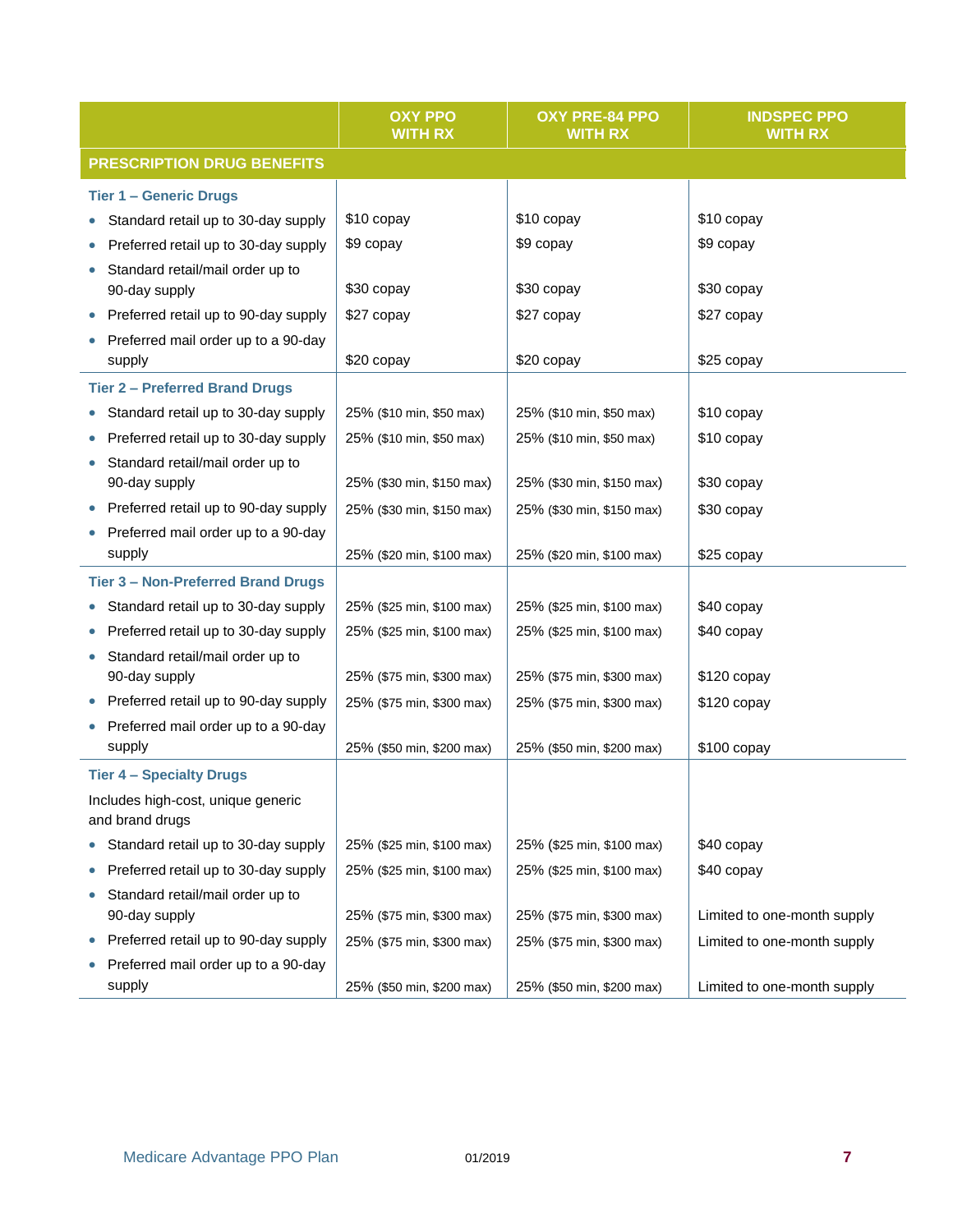|                                                                                             | <b>OXY PPO</b><br><b>WITH RX</b>                                                                                                                                                                                                                                                                                                      | <b>OXY PRE-84 PPO</b><br><b>WITH RX</b>                                                                                                                             | <b>INDSPEC PPO</b><br><b>WITH RX</b>                                                            |
|---------------------------------------------------------------------------------------------|---------------------------------------------------------------------------------------------------------------------------------------------------------------------------------------------------------------------------------------------------------------------------------------------------------------------------------------|---------------------------------------------------------------------------------------------------------------------------------------------------------------------|-------------------------------------------------------------------------------------------------|
| <b>PRESCRIPTION DRUG BENEFITS</b>                                                           |                                                                                                                                                                                                                                                                                                                                       |                                                                                                                                                                     |                                                                                                 |
| <b>Additional Features</b><br>Precertification<br>Step-therapy<br>Non-Medicare Part D drugs | Precertification and step-therapy rules apply.<br>Additional non-Medicare Part D drugs may be<br>covered, such as for anorexia, weight loss, weight<br>However, the cost of these drugs does not count<br>toward qualifying for catastrophic coverage or Extra<br>Oxy PPO and Pre-1984 Plans: Your Plan Includes<br>more information. | gain and treatment for sexual or erectile dysfunction.<br>Help from Medicare to pay for prescriptions. See For<br>Supplemental Coverage (Non-Part D Drug Rider) for | Precertification and step-therapy<br>rules apply. Non-Medicare<br>Part D drugs are not covered. |

#### **You must continue to pay your Part B premium.**

The formulary, pharmacy network and/or provider network may change at any time. You will receive notice when necessary.

If you reside in a long-term care facility, your cost share is the same as at a retail pharmacy and you may receive up to a 31-day supply.

Members who get **Extra Help** do not need to fill prescriptions at preferred network pharmacies to get Low Income Subsidy (LIS) copays.

You can find an updated pharmacy directory at **[oxy.aetna.medicare.com](https://www.aetnamedicare.com/oxy/en/index.html)** under *Prescription Drugs—Find a Pharmacy*. To find a network retail pharmacy close to you:

- 1. Select *Find a Network Pharmacy*
- 2. Click on *Search by Location.*
- 3. For Type, select *Retail Pharmacy Locations.*

You may also search by zip code or by city; then *Select a Plan (*Medicare Group Part D 2019 P1 Network). Click on *Preferred* or *Standard* to view the list of available pharmacies. Using a Preferred pharmacy may save you money on some drugs; however, you can go to any of the pharmacies on either list. You may also call the Aetna Medicare Service Center at 866-539-6750 for help in finding a network pharmacy.

Specialty pharmacies fill high-cost specialty drugs that require special handling. Although specialty pharmacies may deliver covered medicines through the mail, they are not considered mail-order pharmacies. As a result, most specialty drugs are not available at the mail-order cost share.

For mail-order, you can get prescription drugs shipped to your home through the network mail order delivery program. Typically, mail-order drugs arrive within 7-10 days. You can call 1-888-792-3862, (For TTY/TDD assistance, call 711) 24 hours a day, seven days a week, if you do not receive your mail-order drugs within this timeframe. Members may have the option to sign-up for automated mail-order delivery.

Aetna's retiree pharmacy coverage under this Plan is an enhanced Part D Employer Group Waiver Plan that is offered as a single integrated product. The enhanced Part D plan consists of two components: basic Medicare Part D benefits and supplemental benefits. Basic Medicare Part D benefits are offered by Aetna based on the contract Aetna has with CMS. Aetna receives monthly payments from CMS to pay for basic Part D benefits. Supplemental benefits are non-Medicare benefits that provide enhanced coverage beyond basic Part D. Supplemental benefits are paid for by plan sponsors or members and may include benefits for non-Part D drugs.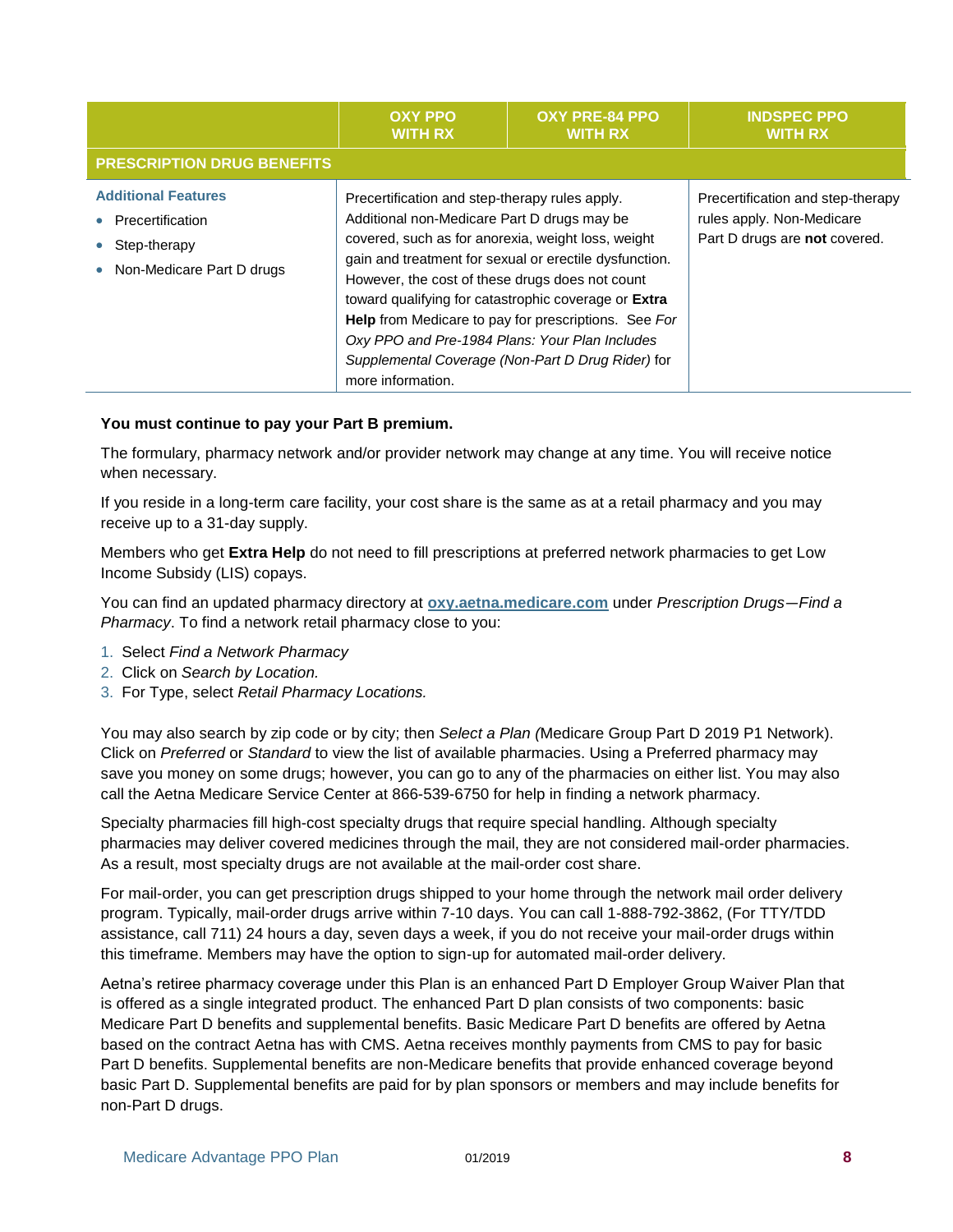Aetna reports claim information to CMS according to the source of applicable payment (Medicare Part D, plan sponsor or member).

#### **Drugs Not Covered by Medicare**

There are three general rules about drugs that Medicare drug plans will not cover under Part D. This Plan cannot:

- Cover a drug that would be covered under Medicare Part A or Part B.
- Cover a drug purchased outside the United States and its territories.
- Generally, cover drugs prescribed for "off label" use, (any use of the drug other than indicated on a drug's label as approved by the Food and Drug Administration) unless supported by criteria included in certain reference books like the American Hospital Formulary Service Drug Information, the DRUGDEX Information System and the USPDI or its successor.

Additionally, by law, the following categories of drugs are not normally covered by a Medicare prescription drug plan unless the Plan offers enhanced drug coverage for which an additional premium may be charged. These drugs are not considered Part D drugs and may be referred to as "exclusions" or "non-Part D drugs." These drugs include:

- Drugs used for the treatment of weight loss, weight gain or anorexia
- Drugs used for cosmetic purposes or to promote hair growth
- Prescription vitamins and mineral products, except prenatal vitamins and fluoride preparations
- Outpatient drugs that the manufacturer seeks to require that associated tests or monitoring services be purchased exclusively from the manufacturer as a condition of sale
- Drugs used to promote fertility
- Drugs used to relieve the symptoms of cough and colds
- Non-prescription drugs, also called over-the-counter (OTC) drugs
- Drugs when used for the treatment of sexual or erectile dysfunction

#### **For Oxy PPO and Pre-1984 Plans: Your Plan Includes Supplemental Coverage (Non-Part D Drug Rider)**

Your Plan includes a Supplemental Benefit Prescription Drug Rider. Certain types of drugs or categories of drugs are not normally covered by Medicare prescription drug plans. These drugs are not considered Part D drugs and may be referred to as "exclusions" or "non-Part D drugs."

This Plan offers additional coverage for some prescription drugs not normally covered. The amount paid when filling a prescription for these drugs does not count towards qualifying for catastrophic coverage. For those receiving **Extra Help** from Medicare to pay for prescriptions, the **Extra Help** will not pay for these drugs.

Non-Part D drugs covered under the Supplemental Benefit Prescription Drug Rider are:

- Agents when used for anorexia, weight loss or weight gain
- Prescription vitamins and mineral products, except prenatal vitamins and fluoride preparations
- Agents when used for the treatment of sexual or erectile dysfunction (ED)
- Agents when used for the symptomatic relief of cough and colds
- Agents used to promote fertility
- Agents used for cosmetic purposes or hair growth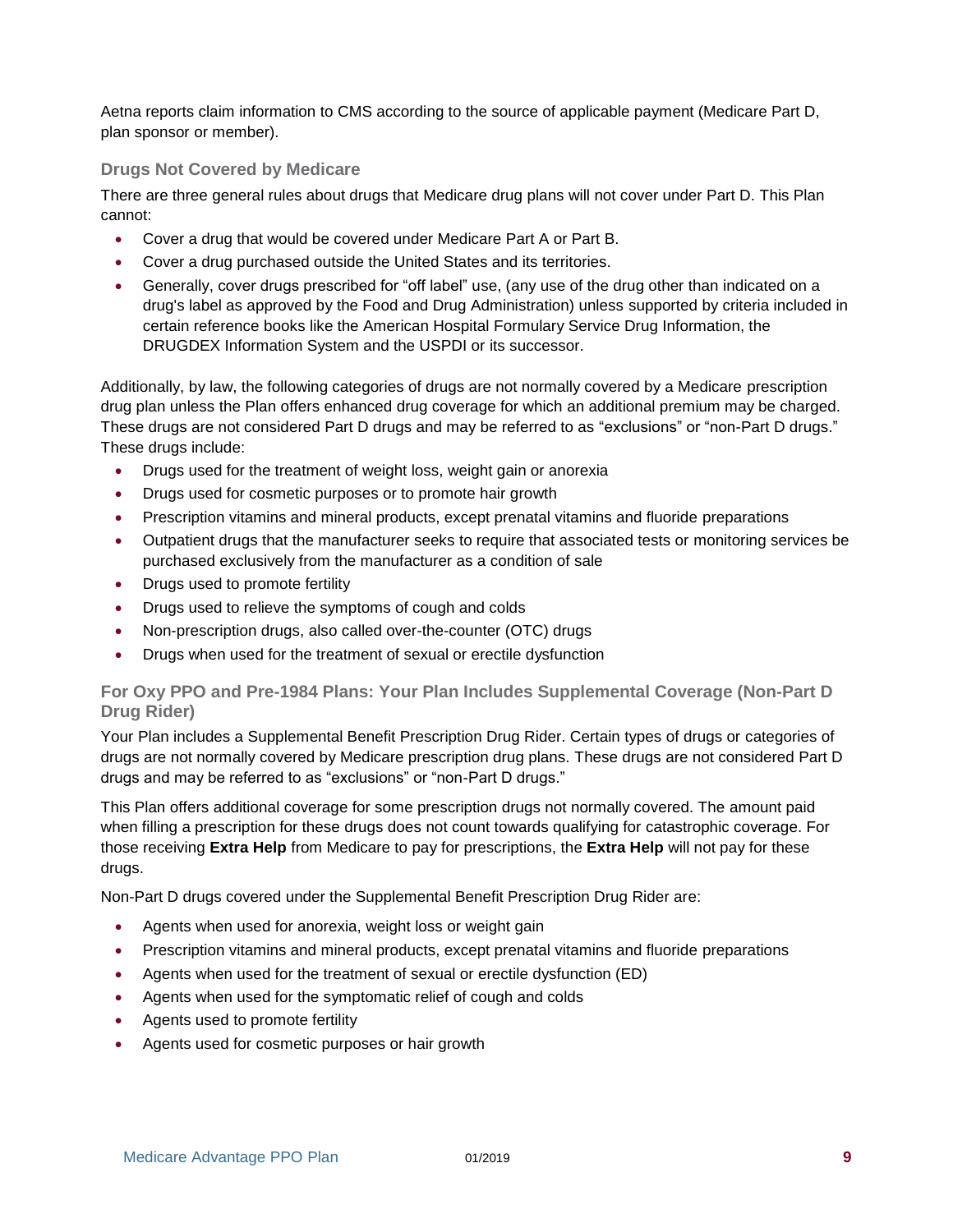Below is a list of non-Part D drugs that are not covered under the Supplemental Benefit Prescription Drug Rider:

- Non-prescription drugs, also called over-the-counter (OTC) drugs
- Outpatient drugs for which the manufacturer requires associated tests or monitoring services be purchased only from the manufacturer as a condition of sale

Non-Part D drugs covered under the rider can be purchased at the appropriate Plan copay. Copays and other costs for these prescription drugs will not apply toward the deductible, initial coverage limit or true outof-pocket threshold. Some drugs may require prior authorization before they are covered under the Plan. The physician can call Aetna for prior authorization, toll free, at **800-414-2386**.

You can call Member Services at the number on the back of your Aetna Medicare member ID card if you have questions.

#### <span id="page-13-0"></span>**Managing Your Benefits**

For Plan information and forms, go to **[Oxy.aetnamedicare.com](https://www.aetnamedicare.com/oxy/en/index.html)**. The Aetna Medicare Service Center's customer service representatives can help answer your benefit questions. In addition, the Aetna and the OxyLink website offer access to information about your benefits and tools to help you manage your health and benefits. All you need to do is complete a simple registration process.

| <b>BENEFIT CONTACTS</b>                                                                                                 |                                                                                                                                                                                                                                                                                                                  |  |  |
|-------------------------------------------------------------------------------------------------------------------------|------------------------------------------------------------------------------------------------------------------------------------------------------------------------------------------------------------------------------------------------------------------------------------------------------------------|--|--|
| <b>OxyLink Employee</b><br><b>Service Center</b><br>4500 South 129 <sup>th</sup><br>East Avenue<br>Tulsa, OK 74134-5801 | For questions about retiree medical eligibility or other Oxy Retiree Medical Plans:<br>Call 800-699-6903, Outside the U.S.: 918-610-1990<br>$\bullet$<br>Monday through Friday (except holidays) 8 a.m. to 4:30 p.m. CT<br>Email questions to oxylink@oxy.com<br>$\bullet$<br>Visit the website: oxylink.oxy.com |  |  |
| Aetna<br>P.O. Box 14088<br>Lexington, KY<br>40512-4088                                                                  | For questions about the Oxy Medicare Advantage PPO Plan:<br>Call Aetna Medicare Service Center: 866-539-6750; or<br>$\bullet$<br>Go to Oxy.aethamedicare.com<br>$\bullet$                                                                                                                                        |  |  |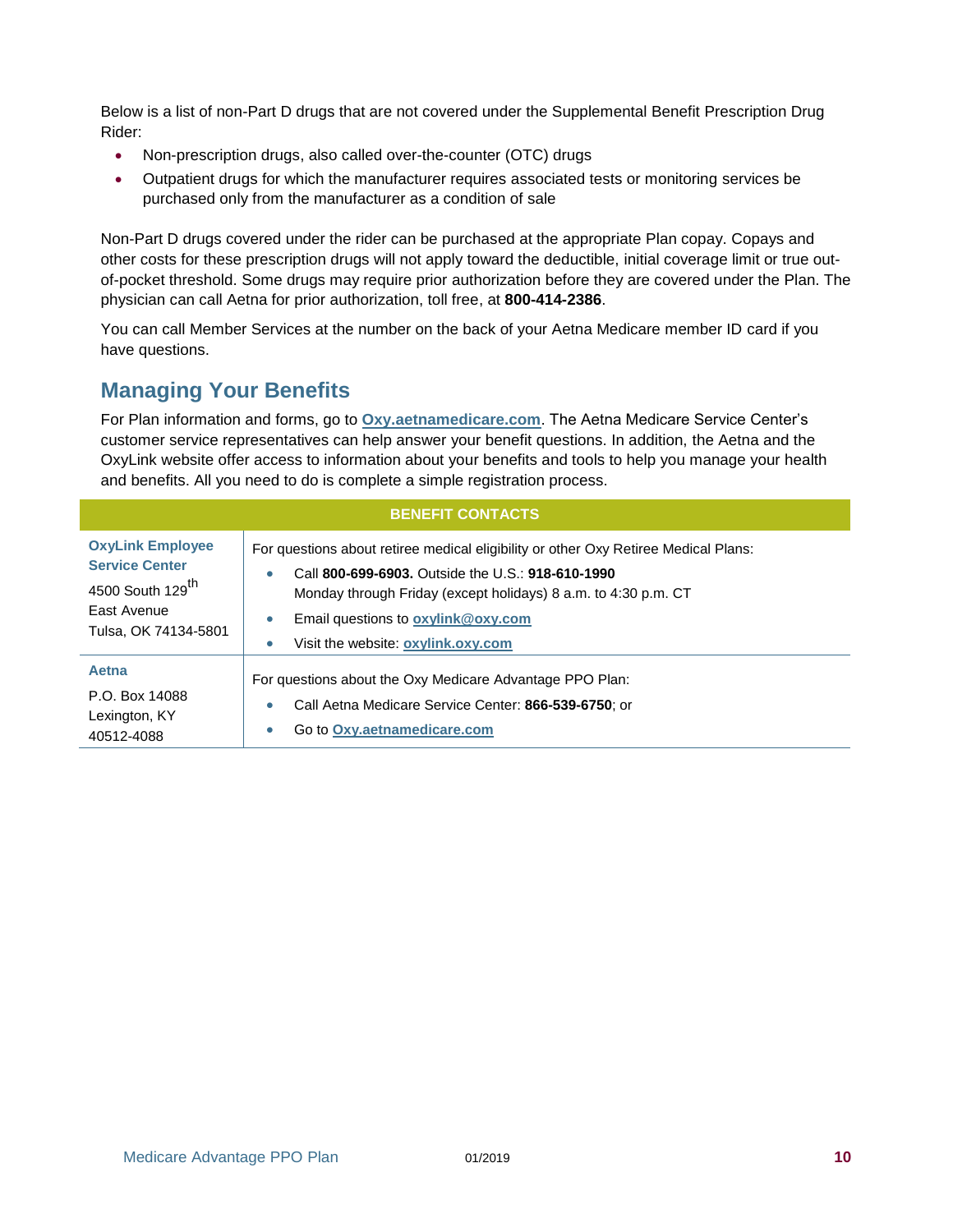### <span id="page-14-0"></span>Eligibility and Enrollment

### <span id="page-14-1"></span>**Eligibility**

Generally, you and your covered dependents on record at the time of your Oxy retirement date are eligible to participate if you:

- Were a regular, full-time employee of Occidental Petroleum Corporation (OPC) or an affiliated company (Oxy) or, effective March 1, 2018, a part-time non-represented employee approved for the Phased Retirement Program, on a U.S. dollar payroll (temporary employees and interns are not eligible to participate) and:
	- Were designated as eligible to participate by your employer or through your collective bargaining agreement, and did not participate in a similar type of employer-sponsored plan.
	- Were at least age 55 with 10 or more years of regular, full-time Oxy service when you left Oxy employment (other rules may apply to collective bargaining groups, grandfathered groups or sold or closed locations).

You were considered a full-time employee if you were regularly scheduled to work at least 30 hours per week. For this purpose, "affiliated company" means any company in which 80 percent or more of the equity interest is owned by Occidental Petroleum Corporation.

- Are not eligible for retiree coverage under another group medical plan as a result of credit for Oxy service.
- Were enrolled in an Oxy Medical Plan, including regionally available options, e.g., a Health Maintenance Organization (HMO) option, the day before your retirement, except as described below:
	- If you were covered under your spouse's medical plan or any other medical plan immediately before retirement from Oxy, you are eligible for coverage under this Medicare Advantage PPO Plan when you retire or later if you lose coverage under the other plan, as long as you elect coverage within 31 days of the event. Proof of prior medical coverage or loss of creditable coverage is required.

If you were part of a collective bargaining group, your eligibility to participate is generally described above.

Service credit for prior employer service following a merger, acquisition or joint venture may have been granted as part of the transaction. Credit while on Long-Term Disability may apply. Contact OxyLink Employee Service Center for more information.

In addition to being eligible for the Plan, each participant must meet the following criteria *to enroll* in the Plan:

- Be eligible for and enrolled in Medicare Parts A and Part B; and
- Not be independently enrolled in an individual Medicare Part C (i.e., Medicare Advantage), Medicare Part D or similar plan.

Special retiree medical eligibility provisions will apply if you receive severance benefits under Option A of Oxy's **[Notice and Severance Pay Plan](#page-16-0)**, or similar arrangement with Oxy that provides for such eligibility.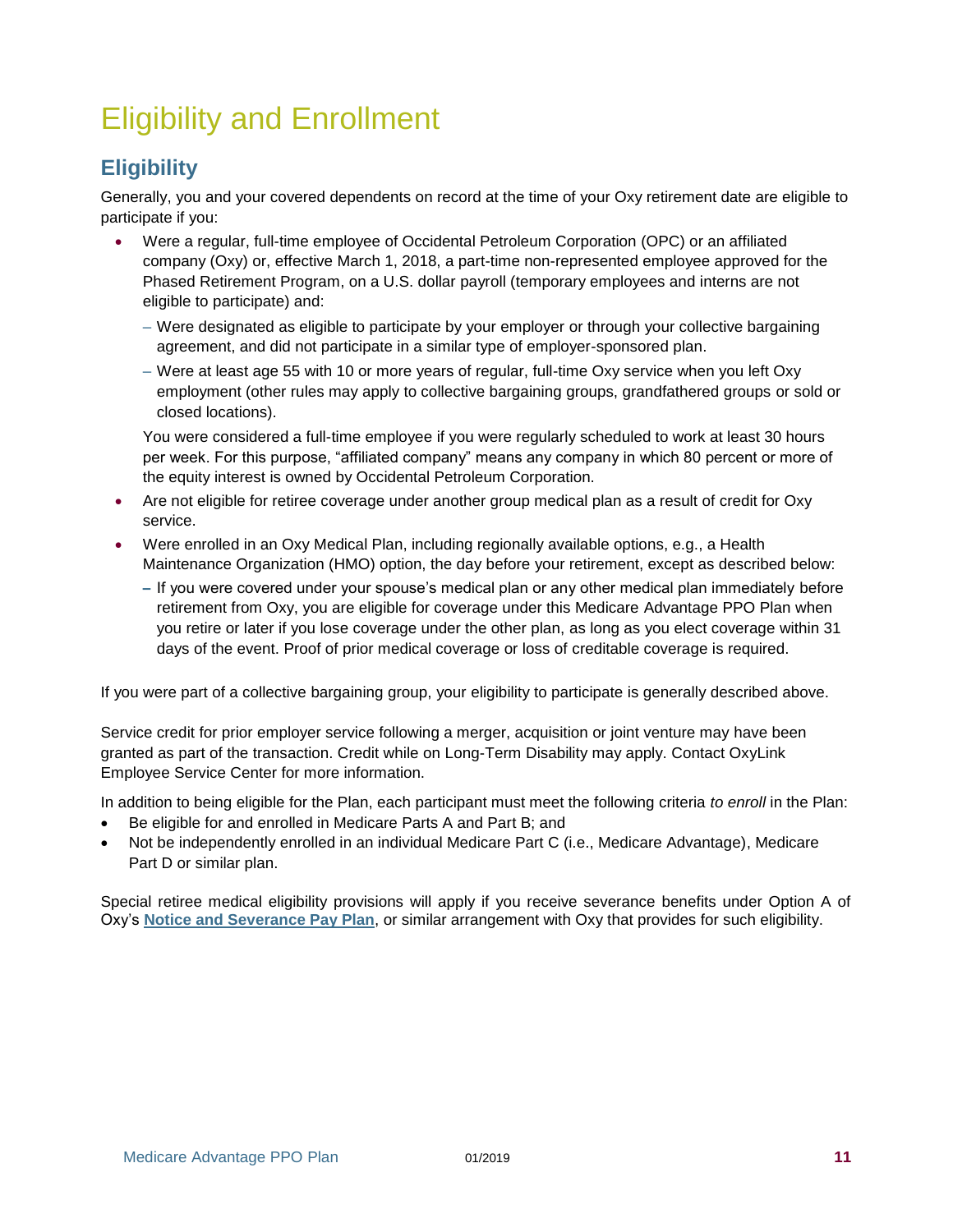The following table provides a breakout of each group currently covered under the Oxy Medicare Advantage PPO Plan. The eligible groups are subject to change from time to time at Oxy's discretion.

| <b>GROUP</b>                               | <b>ELIGIBILITY DESCRIPTION</b>                                                                                   | <b>PLAN MAPPING</b>        |
|--------------------------------------------|------------------------------------------------------------------------------------------------------------------|----------------------------|
| Beaumont - Bargaining                      | Certain Beaumont retirees covered under the non-bargaining<br>salaried retiree plan, Oxy Retiree Medical Plan    | Oxy PPO with Rx            |
| Chicago - Bargaining                       | Chicago retirees                                                                                                 | Oxy PPO with Rx            |
| Cincinnati - Bargaining                    | Certain Cincinnati retirees covered under the non-bargaining<br>salaried retiree plan, Oxy Retiree Medical Plan  | Oxy PPO with Rx            |
| IFPTE Niagara –<br>Bargaining              | <b>IFPTE Niagara retirees</b>                                                                                    | Oxy PPO with Rx            |
| INDSPEC - Bargaining<br>and Non-Bargaining | INDSPEC salaried retirees previously enrolled in Security Blue<br>and eligible INDSPEC bargained retirees        | <b>INDSPEC PPO with Rx</b> |
| Jersey City - Bargaining                   | Certain Jersey City retirees covered under the non-bargaining<br>salaried retiree plan, Oxy Retiree Medical Plan | Oxy PPO with Rx            |
| Louisville - Bargaining                    | Louisville retirees                                                                                              | Oxy PPO with Rx            |
| Ludington - Bargaining                     | Ludington retirees                                                                                               | Oxy PPO with Rx            |
| Niagara - Bargaining                       | Bargaining Niagara retirees retired on or after October 1, 2007                                                  | Oxy PPO with Rx            |
| Salaried - Non-<br>Bargaining              | Salaried retirees who retired prior to January 1, 1984                                                           | Oxy Pre-84 PPO with Rx     |
|                                            | Salaried retirees who retired on or after January 1, 1984                                                        | Oxy PPO with Rx            |
| <b>THUMS Non-Bargaining</b>                | THUMS retirees who are covered under the non-bargaining<br>salaried retiree plans                                | Oxy PPO with Rx            |

#### **Special retiree medical eligibility provisions will apply if you:**

- Receive severance benefits under Option A of Oxy's Notice and Severance Pay Plan, or similar arrangement with Oxy that provides for such eligibility. See **[Special Provisions Under the Notice and](#page-16-0)  [Severance Pay Plan](#page-16-0)**; or
- Are a Medicare-eligible Long-Term Disability (LTD) participant.

#### **To participate in the Oxy Medicare Advantage PPO Plan, each participant also must:**

- Be Medicare-eligible;
- Have a U.S. physical address;
- Be enrolled under Medicare Parts A and B; and
- Provide OxyLink Employee Service Center with your Medicare Number found on your Medicare Health Insurance ID card.

Medicare-eligible disabled dependents are also eligible to participate in the Oxy Medicare Advantage PPO Plan. Contact OxyLink Employee Service Center if your dependent becomes eligible for Medicare due to disability prior to age 26. See Chapter 1, Section 2 of the EOC for additional eligibility information.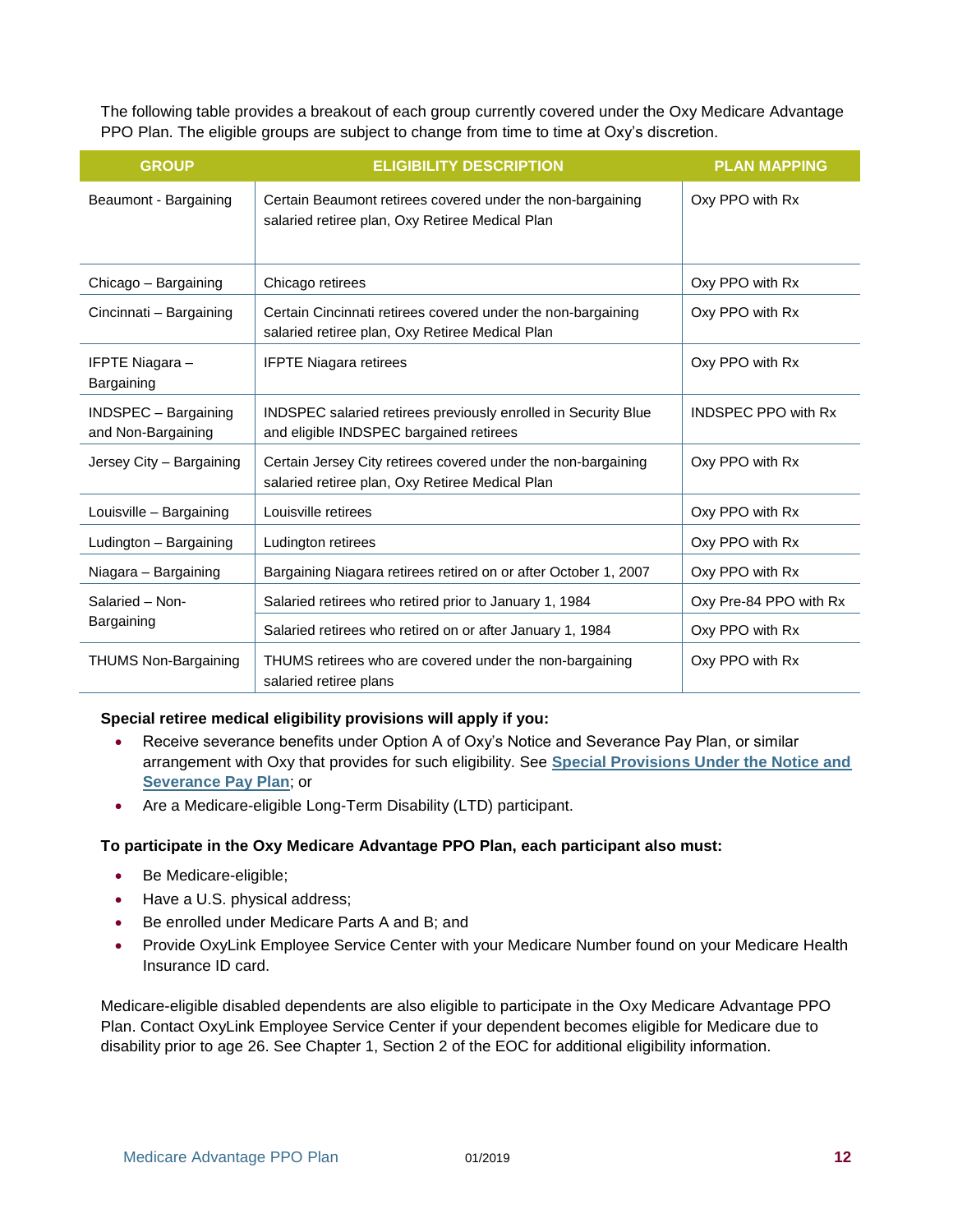#### <span id="page-16-0"></span>**Special Provisions Under the Notice and Severance Pay Plan**

Special eligibility provisions apply if you elect and receive benefits under Option A of Oxy's Notice and Severance Pay Plan or enter into a similar arrangement with Oxy that provides for such eligibility. If you were part of a collective bargaining group, this section only applies if your negotiated bargaining agreement specifically provided for your participation in the Notice and Severance Pay Plan.

Your eligibility for retiree medical coverage will be determined based on your age and years of service as if you continued to be an employee throughout your severance or the medical coverage period specified in a similar arrangement with Oxy (each referred to as "Medical Coverage Period"). Retiree medical coverage will be provided under the Medicare Advantage PPO Plan or applicable Oxy Retiree Medical Plan in effect at the time your retiree medical election takes effect, if on the last day of your Medical Coverage Period, you:

- Have at least 30 years of eligible service,
- Are at least age 50 and have at least 5 years of eligible service with combined age and service of 65 years or more, or
- Otherwise satisfy the eligibility requirements under the medical plan.

To determine your eligibility under these special provisions, calculate your combined age and service by adding your years and months of age and eligible service as of the last day of your Medical Coverage Period, counting any partial month of age or service as a whole month. If you became an Oxy employee due to Oxy's purchase, merger or transfer of any unit, operation or business and, as a result, your eligibility for retiree coverage is subject to a required minimum number of service years directly with Oxy, you must meet such minimum by the end of your Medical Coverage Period.

Contributions for retiree medical coverage are normally a multiple (1x to 4x) of the retiree base rate established for the Plan year. This base rate is associated with your coverage level and a combination of your age and service. However, if you elect Option A under the Notice and Severance Pay Plan and you are eligible for retiree medical coverage at the end of your severance period, your contributions will be calculated using a combined age and service of at least 80 years, which qualifies you for the lowest multiple (1x) under the Plan. Refer to the **Paying for Coverage** section for details.

#### <span id="page-16-1"></span>**Dependent Eligibility**

Generally, those persons eligible to be covered as dependents under the Oxy Medicare Advantage PPO Plan include your legal spouse (unless legally separated) and your disabled children (who may qualify), but only if your legal spouse and disabled child(ren) meet the eligibility requirements. If your legal spouse is not eligible at the time you enroll in the Plan, he or she can be enrolled later upon satisfaction of eligibility requirements.

If your legal spouse or other covered dependents under age 26 are not eligible for coverage under the Oxy Medicare Advantage PPO Plan, such individuals may be eligible for coverage under the Oxy Retiree Medical Plan. Please see the Summary Plan Description for the Oxy Retiree Medical Plan for additional information on coverage.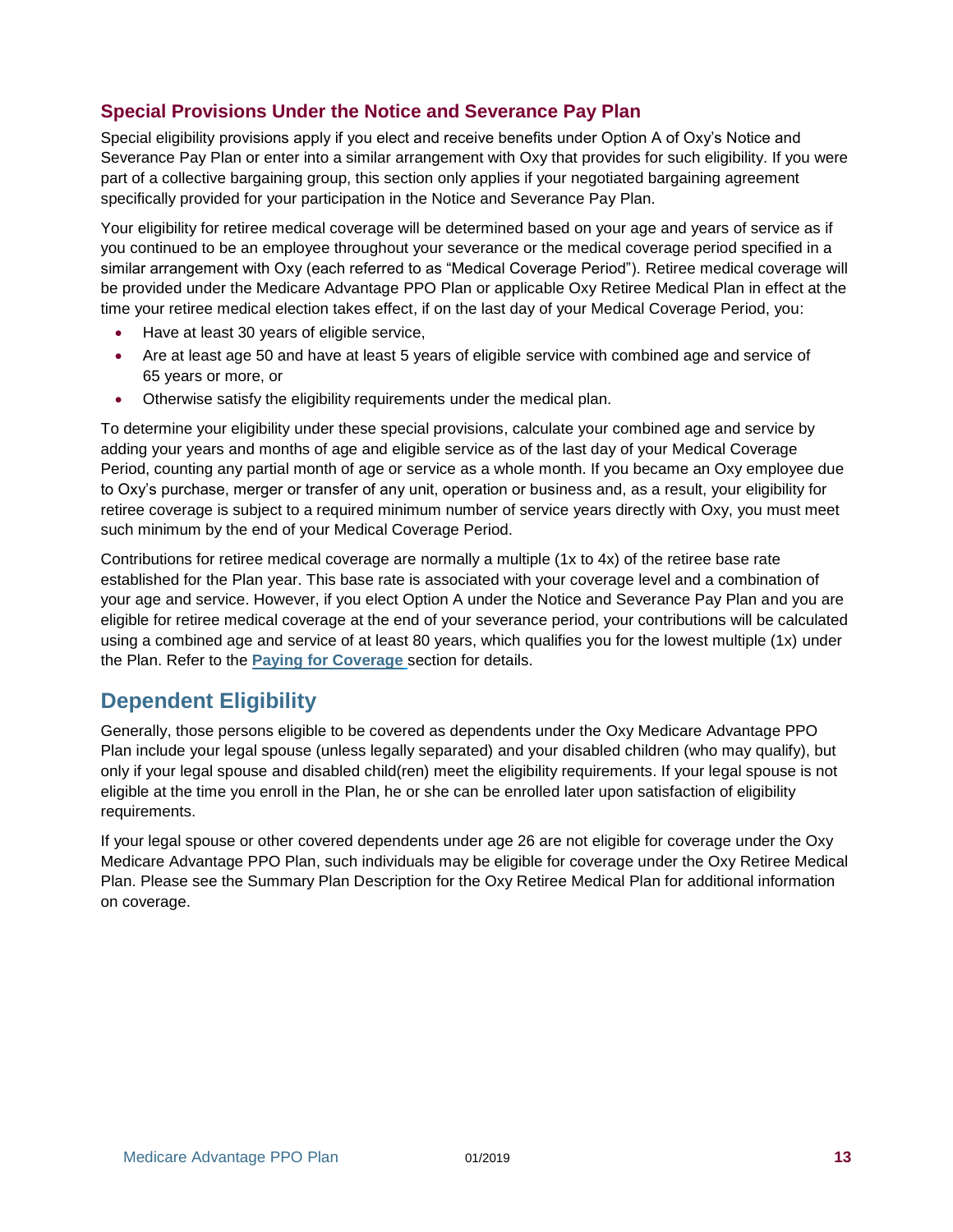#### <span id="page-17-0"></span>**Qualified Medical Child Support Order**

If, because of a divorce or legal separation, your children are not eligible for Plan coverage, it may be possible to obtain coverage through a Qualified Medical Child Support Order (QMCSO). A QMCSO is any judgment, decree or order issued by a court of competent jurisdiction, or other court or administrative order, requiring you to provide health care benefits for a child. You will be notified if any of your children are affected by a QMCSO. If so, the **[Plan Administrator](#page-24-1)** will provide information to the child, custodial parent or legal guardian on how to obtain benefits and submit claims. The claims administrator will pay eligible claims to the child or the child's custodial parent or legal guardian, except to the extent paid directly to a service provider on behalf of the child.

You may ask the OxyLink Employee Service Center for a free copy of the procedures governing QMCSOs.

#### <span id="page-17-1"></span>**Adding Dependents**

If you marry after your Oxy retirement date, your new spouse will be eligible for coverage under this Plan provided he or she is Medicare-eligible. You must enroll your new spouse within 31 days of his or her first date of eligibility (the date of marriage), or if later, within 31 days of loss of other coverage.

After your retirement date, you may add a new non-spousal dependent within 31 days of his or her first date of eligibility (or within 31 days of a court-issued QMCSO), or if later, within 31 days of loss of other coverage. However, cost for the coverage is based on whether or not this dependent is Medicare-eligible or non-Medicare eligible and determined under the rules of the Oxy Retiree Medical Program.

#### <span id="page-17-2"></span>**Dependent Coverage After Your Death**

If you die while you are covered as a retiree under this Oxy Medicare Advantage PPO Plan, your spouse may elect to continue his or her coverage and elect coverage for your eligible dependents under the Oxy Retiree Medical Program as of your date of death by paying the appropriate amount of retiree contributions, as shown in the chart below. If you had not elected retiree coverage for yourself and your dependents under this Oxy Medicare Advantage PPO Plan or the Oxy Retiree Medical Plan, as applicable, your surviving spouse may elect to enroll for coverage. Your surviving spouse may also enroll any eligible dependents under the applicable Plan within 31 days of loss of other coverage. Proof of loss of coverage will be required.

Coverage for your dependents may continue as described in the section entitled *When Coverage Ends.*

#### <span id="page-17-3"></span>**Enrollment**

You and/or your spouse (or a surviving spouse) must complete and return an enrollment form (or waiver) for coverage no later than 31 days after your retirement date or attainment of age 65. You may waive coverage, but if you do, you may not reenroll for coverage under the Oxy Medicare Advantage PPO Plan, with the following exception:

#### **If you or your spouse (or a surviving spouse) currently has other coverage and loses eligibility for that coverage, you or your spouse may reenroll in the Oxy Medicare Advantage PPO Plan within 31 days of loss of coverage. Proof of loss of creditable coverage is required.**

You may elect not to cover your spouse if he or she is covered under another group plan. You may not be covered as both a retiree and a dependent spouse under a medical plan sponsored by Oxy. If you and your spouse both work for or are retired from Oxy, only one of you may cover your children as dependents under the plans comprising the Oxy Retiree Medical Program. If your spouse has dependents as an Oxy employee and later leaves Oxy for any reason, you may enroll yourself and your dependents under the applicable Plan within 31 days of the loss of coverage.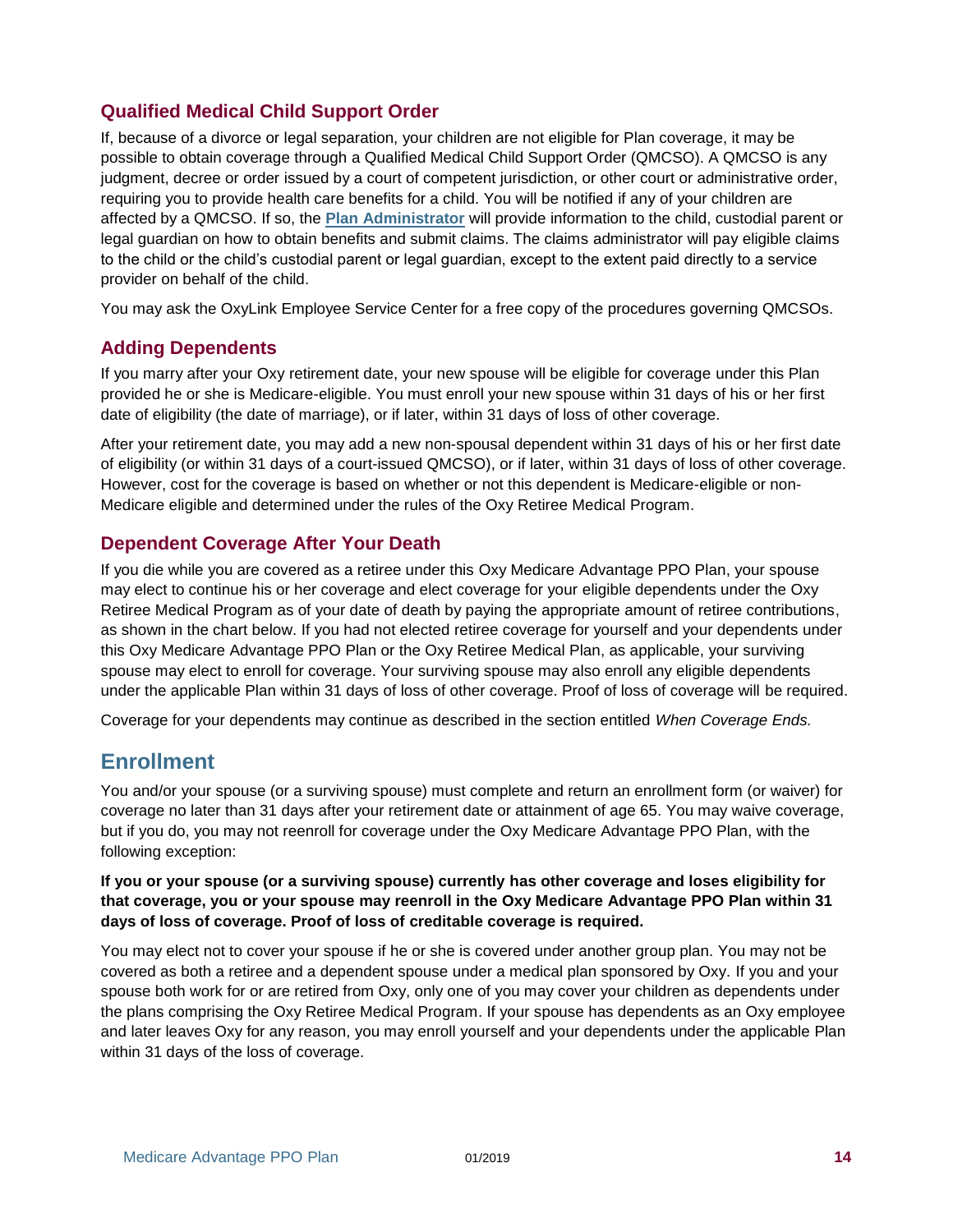### <span id="page-18-0"></span>**Paying for Coverage**

**If you are a retiree or LTD Plan beneficiary who became Medicare-eligible before January 1, 2000**, you are not currently required to pay contributions to participate in the Oxy Medicare Advantage PPO Plan.

**If you are a retiree who retired or became eligible for Medicare on or after January 1, 2000**, your contributions are a multiple of the Oxy retiree base rate (see page 15), as shown below.

| <b>IF YOUR COMBINED AGE AND</b><br><b>YEARS OF SERVICE</b><br>ON YOUR OXY RETIREMENT DATE* IS: | YOUR MONTHLY CONTRIBUTION IS THE<br><b>FOLLOWING MULTIPLE OF THE RETIREE BASE</b><br><b>RATE FOR THE LEVEL OF COVERAGE YOU ELECT:</b> |
|------------------------------------------------------------------------------------------------|---------------------------------------------------------------------------------------------------------------------------------------|
| 65 to 69                                                                                       | 2 times                                                                                                                               |
| 70 to 74                                                                                       | 2 times                                                                                                                               |
| 75 to 79                                                                                       | 2 times                                                                                                                               |
| 80 or more                                                                                     | times                                                                                                                                 |

\*Your retirement date is the first of the month following your termination date.

The amount of your contribution is based on:

- Your combined age and years of service,
- The date you become eligible for Medicare and the Medicare status of your covered dependents, and
- Your elected level of coverage (i.e., Retiree Only, Retiree + One Dependent or Family).

Your combined age and service will be calculated by adding together your years and months of age and service as of your retirement date, which is the first of the month following your termination date. A partial month of age or service will be considered a full month for purposes of this calculation.

The retiree base rate for coverage is established each year. It is typically announced in the 4th quarter of each year in a retiree newsletter, which is also posted online at **[oxylink.oxy.com](http://oxylink.oxy.com/)** > Plan Documents & Information > Newsletters.

For 2019, the retiree base rate is \$65 per month for most participants covered under this Plan.

For example, in 2019, a Medicare-eligible retiree with a combined age and service of 73 years would pay two times the base rate for retiree and spouse coverage of \$260 per month (\$65 base rate x 2 individuals x 2).

Contributions are billed monthly by PayFlex. Once your retirement is processed you will receive detailed information from PayFlex with the available payment options.

Additionally, you must pay any applicable premiums for Medicare Part A and B (including any late enrollment penalties for Part B or Part D and applicable IRMAA) directly to the Center for Medicare and Medicaid Services (CMS) to be eligible to participate in the Oxy Medicare Advantage PPO Plan.

Information regarding Medicare-provided premium assistance is provided in Chapter 1, Section 4 and Medicare's **Extra Help** Program in Chapter 2, Section 7 of the Evidence of Coverage (EOC). Chapter 6 of the EOC discusses costs for prescription drug benefits under the Medicare Advantage PPO Plan.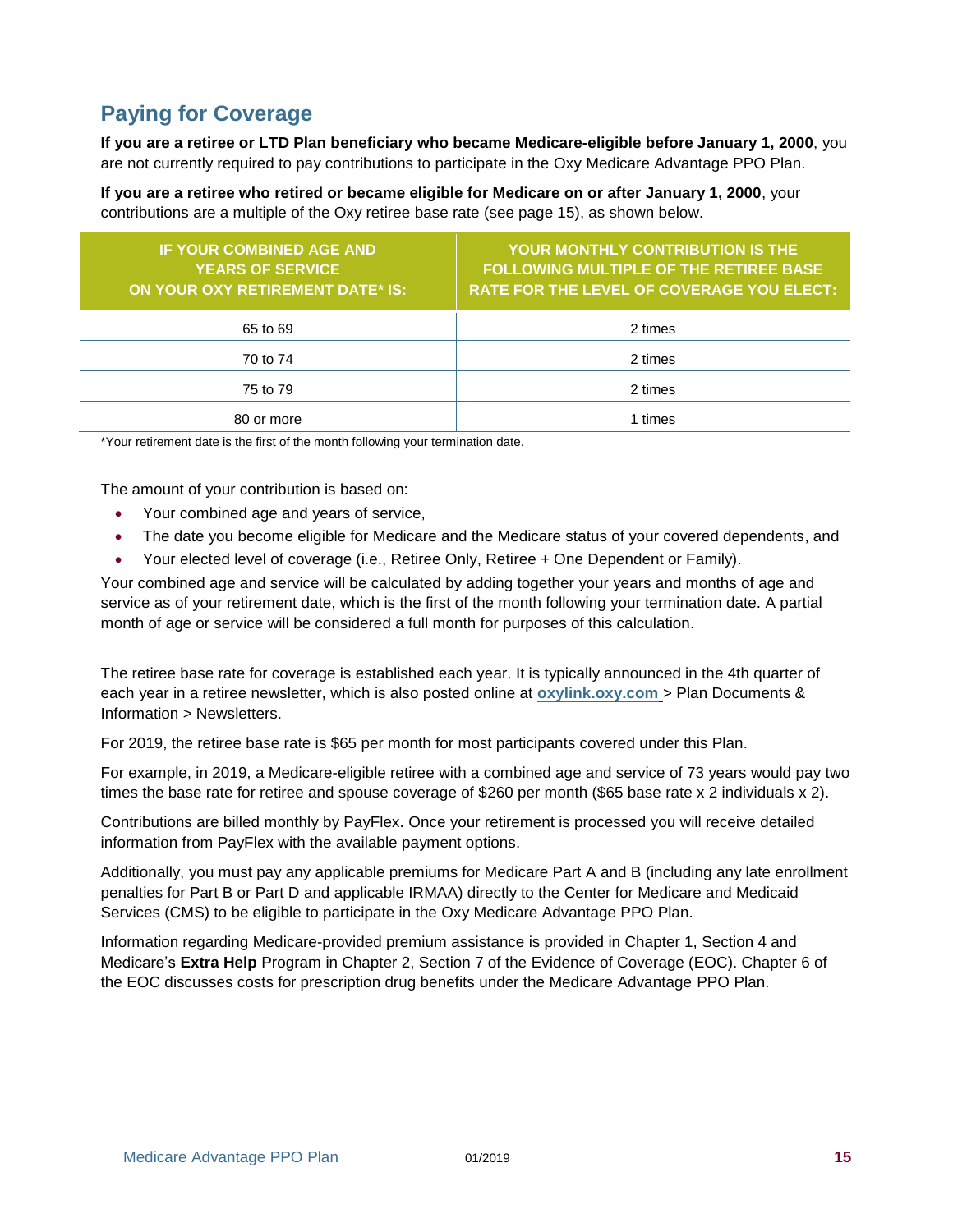### <span id="page-19-0"></span>What the Plan Covers

Full details regarding coverage under the Oxy Medicare Advantage PPO Plan is provided under the EOC. Be sure to review the EOC carefully to understand how to use the Plan, what services are covered, what costs you are responsible for paying and other important Plan information. The EOC will be updated annually. You should also refer to the EOC for details about:

- How to use Plan services EOC *Chapter 3.*
- What services are *not covered* under the Oxy Medicare Advantage PPO Plan EOC *Chapter 4*
- Prescription drug coverage EOC *Chapter 5*.

### <span id="page-19-1"></span>Coordination of Benefits (COB)

If you have other insurance coverage, there are rules set by Medicare that decide which plan pays primary and which plan pays secondary. Please see *Chapter 1, Section 10* of the EOC for additional information.

### <span id="page-19-2"></span>Claims and Appeals Procedures

Claims and appeals under the Oxy Medicare Advantage PPO Plan are governed by special procedures set forth under Centers for Medicare and Medicaid Services ("CMS") regulations. Because you are enrolled in Medicare Parts A, B and D and are provided benefits under this Medicare Advantage Program, you must follow the same claims and appeal process as applies under Medicare.

Additional information regarding how to make a claim or other complaint or appeal a coverage decision is provided in *Chapter 9* of the EOC. Because the Oxy Medicare Advantage PPO Plan is insured and administered by Aetna, Aetna has complete authority to determine who is entitled to benefits under the Medicare Advantage Plan and to construe any disputed or doubtful terms under the Plan. Aetna is solely responsible for providing and paying benefits hereunder, and thus, neither Oxy nor the Plan Administrator can interfere in medical or administrative decisions made under the Oxy Medicare Advantage PPO Plan or direct the way in which benefits or coverage is provided.

Thus, if you have a complaint about benefits provided under the Oxy Medicare Advantage PPO Plan, you must follow the claims and appeal procedures set forth in *Chapter 9* of the EOC, and Aetna is responsible for paying your providers for any services you receive. No financial assistance will be provided to you or your service provider by Oxy. Please note that the claims and appeals procedures set forth in the EOC only apply for purposes of the Oxy Medicare Advantage PPO Plan and will not be applicable for any other benefit plans sponsored by Oxy.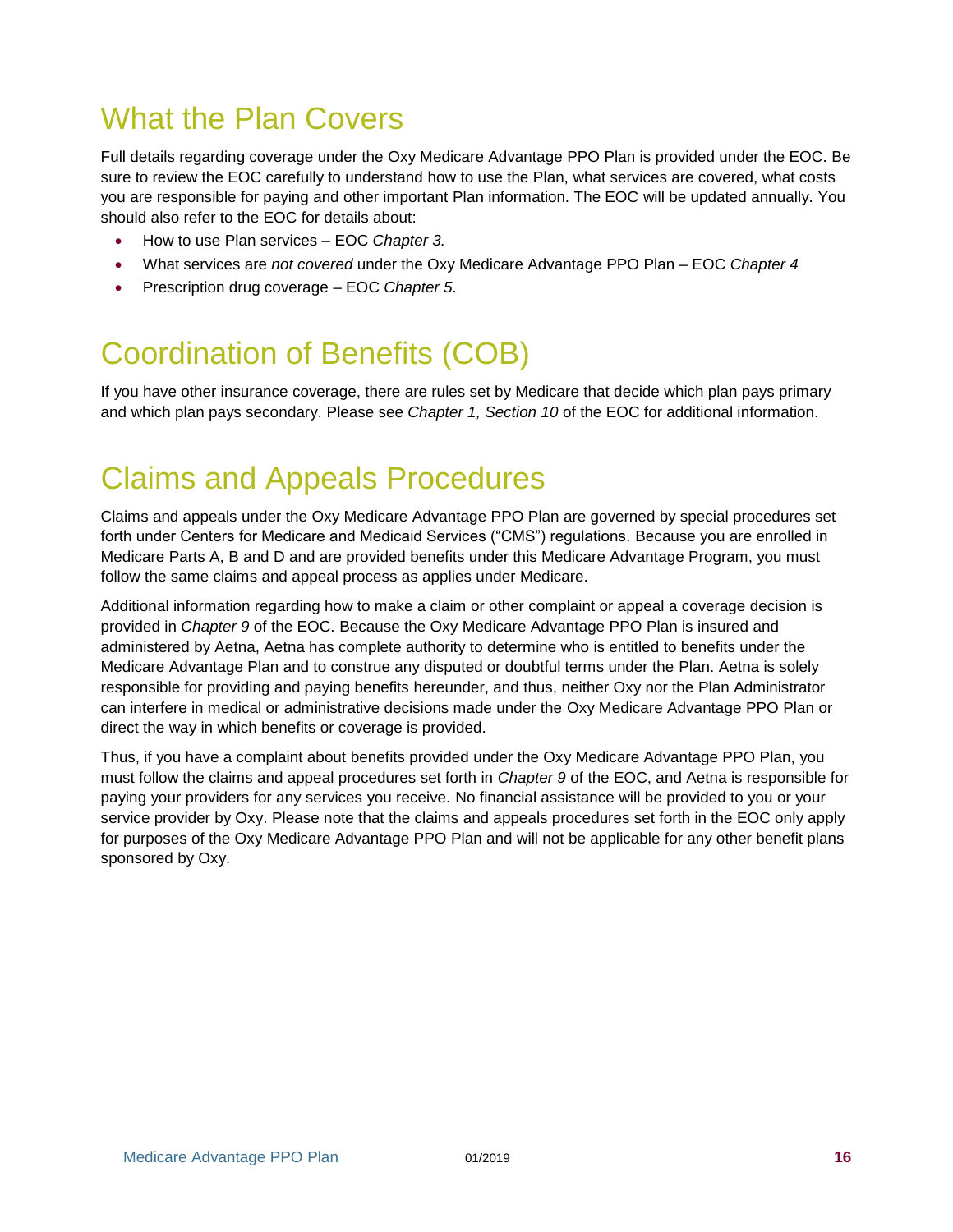### <span id="page-20-0"></span>When Coverage Ends

This section explains how and why coverage may be terminated, and how you and your covered dependents may be able to continue coverage after it ends.

#### <span id="page-20-1"></span>**When Your Coverage Ends**

Your coverage under this Medicare Advantage Plan can end for a number of reasons, which may be voluntary or involuntary and includes failure to make any required contributions. Additional information is provided in *Chapter 10* of the EOC.

#### <span id="page-20-2"></span>**When Dependent Coverage Ends**

Your dependent's eligibility for coverage will end on the earliest of the following events:

- Dependent coverage is terminated under the Plan;
- A dependent becomes covered as an employee;
- A dependent no longer meets the Plan's definition of a dependent;
- Your coverage terminates;
- Your death, if there is no surviving spouse;
- Your surviving spouse dies or remarries;
- Your surviving spouse is or becomes eligible for coverage under another group plan;\* or
- Your surviving spouse does not elect to continue his or her medical coverage under this Plan (which means any covered dependent children would lose their coverage as a result of this action).

The Plan coverage stops on the last day of the month in which your dependent loses eligibility. You must notify the OxyLink Employee Service Center within 31 days of your dependent's change in eligibility status. Any applicable contribution change will take effect on the first of the month following the event. There will be no refund of contributions unless it is due to an Oxy administration error.

Your dependents may have a right to continue their coverage under the Consolidated Omnibus Budget Reconciliation Act of 1985 (COBRA). Contact the OxyLink Employee Service Center for more information.

<sup>\*</sup>If your spouse subsequently loses eligibility under the other plan, he or she may reenroll in the Oxy Retiree Medical Program within 31 days of the loss of coverage. Proof of loss of eligibility may be required.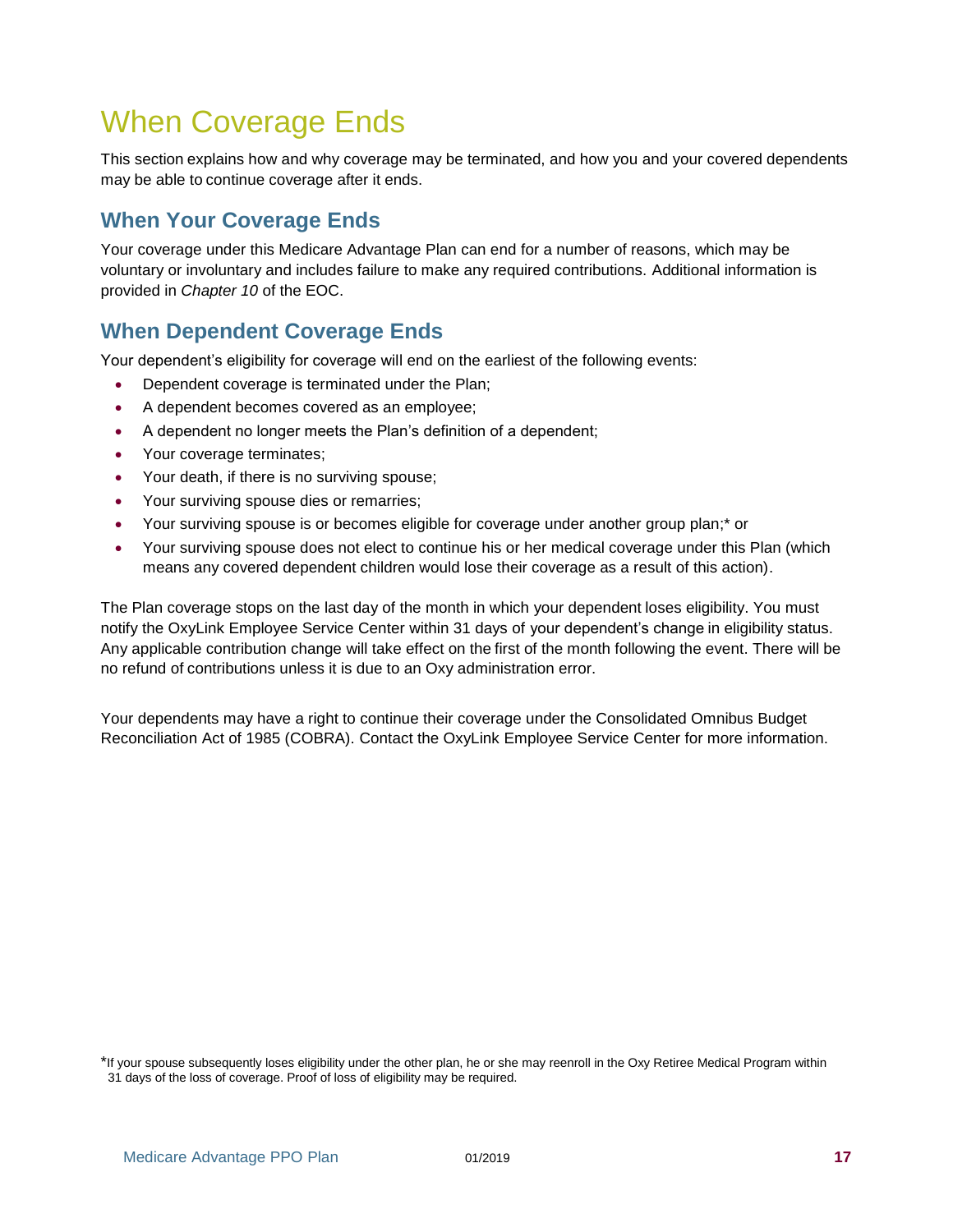### <span id="page-21-0"></span>Continuation of Coverage

Under the Consolidated Omnibus Budget Reconciliation Act of 1985 (COBRA), you and your dependents have the right to continue group health plan coverage if it ends for the reasons shown under **[Qualifying](#page-21-0)  [Events](#page-21-0)**. If you pay the required premiums, you and your eligible dependents may continue participation in the Plan option in which you or your dependents are enrolled at the time of your qualifying event.

Instead of enrolling in COBRA coverage, there may be other coverage options for you and your family through:

- The Health Insurance Marketplace;
- Medicaid; or
- Other group health plan coverage options (such as a spouse's plan). You must enroll through a special enrollment period, generally within 31 days of losing coverage.

Some of these options may cost less than COBRA continuation coverage. You can learn more about many of these options at **[healthcare.gov](http://www.healthcare.gov/)**.

#### <span id="page-21-1"></span>**Qualifying Events**

You and your qualified beneficiaries have a right to choose COBRA coverage if coverage is lost because of any of these qualifying events:

| <b>COVERAGE IS LOST</b><br><b>BECAUSE</b>                                                                                          | <b>CAN CONTINUE</b><br><b>COVERAGE</b>                                     | <b>FOR UP</b><br><b>TO</b> | <b>TAKE ACTION</b>                                                                                                                                                                                                                                                                                                                                                                                                                                                                                |
|------------------------------------------------------------------------------------------------------------------------------------|----------------------------------------------------------------------------|----------------------------|---------------------------------------------------------------------------------------------------------------------------------------------------------------------------------------------------------------------------------------------------------------------------------------------------------------------------------------------------------------------------------------------------------------------------------------------------------------------------------------------------|
| You are a retiree eligible<br>for health coverage and<br>the company files for<br>bankruptcy                                       | You<br>$\bullet$<br>Your spouse<br>$\bullet$<br>Your dependent<br>children | 18 months                  | You and your qualified beneficiaries are<br>notified of the right to continue coverage.<br>To continue coverage, enroll within<br>60 days of the later of the COBRA<br>notification date or the date regular<br>benefits end.                                                                                                                                                                                                                                                                     |
| You die                                                                                                                            | Your spouse<br>$\bullet$<br>Your dependent<br>$\bullet$<br>children        | 36 months                  |                                                                                                                                                                                                                                                                                                                                                                                                                                                                                                   |
| Your surviving spouse<br>dies                                                                                                      | Your dependent<br>٠<br>children                                            | 36 months                  |                                                                                                                                                                                                                                                                                                                                                                                                                                                                                                   |
| You divorce, legally<br>separate or your marriage<br>is annulled                                                                   | Your ex-spouse<br>$\bullet$<br>Your dependent<br>$\bullet$<br>children     | 36 months                  | You or your qualified beneficiaries must<br>notify the OxyLink Employee Service<br>Center within 60 days of the event by the<br>approved method, or your dependents<br>lose their right to COBRA coverage.<br>After receiving notice of the qualifying<br>event from you, your qualified beneficiaries<br>are notified of their right to continue<br>coverage. To continue coverage, enroll<br>within 60 days of the later of the COBRA<br>notification date or the date regular<br>benefits end. |
| Your dependent child is<br>no longer eligible for<br>coverage under the Plan<br>(for example, your child<br>reaches the age limit) | Your dependent<br>$\bullet$<br>child                                       | 36 months                  |                                                                                                                                                                                                                                                                                                                                                                                                                                                                                                   |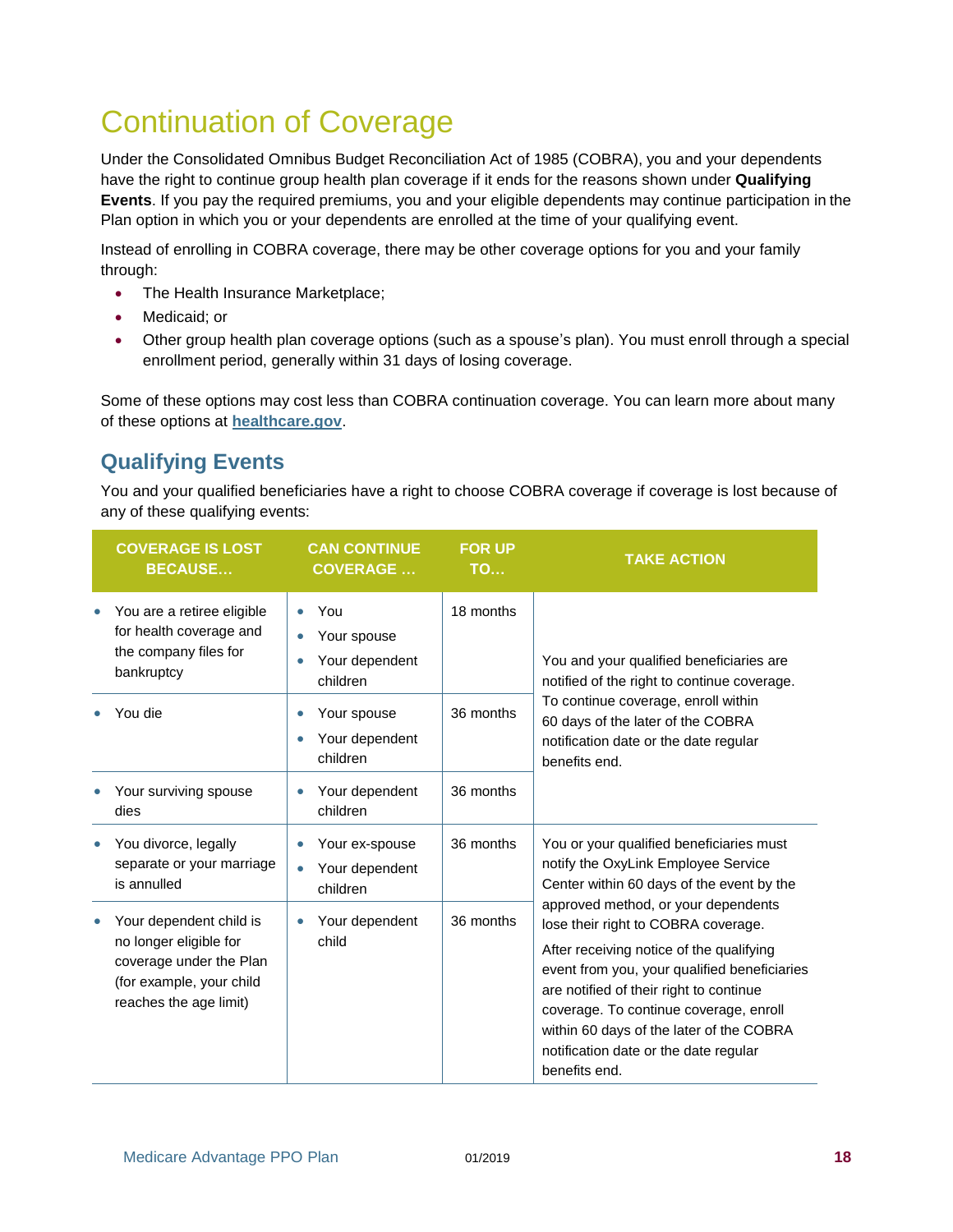

#### **Qualified Beneficiary**

A qualified beneficiary under COBRA includes you, your covered spouse and your covered dependent children at the time a coverage-ending event occurs. If you or your spouse gives birth to or adopts a child after the qualifying COBRA event, the child is also a qualified beneficiary. If you marry while continuing coverage under COBRA, your new spouse and any other dependents you add to your family are also considered qualified beneficiaries. You must enroll new beneficiaries in the Plan within 31 days of the event.

#### <span id="page-22-0"></span>**Disability Extension**

An 11-month extension of coverage may be available for all qualified beneficiaries if one of the qualified beneficiaries is determined by the Social Security Administration (SSA) to be disabled. The disability must start before the 60th day of COBRA coverage and last until the end of the 18-month period of COBRA coverage. To qualify for this disability extension, you must notify the COBRA administrator (PayFlex) and provide a copy of the SSA determination within 60 days after the date of the SSA disability determination and before the end of the original 18-month COBRA period. Notify the COBRA administrator within 30 days after the SSA's determination that the qualified beneficiary is no longer disabled.

#### <span id="page-22-1"></span>**Second Qualifying Event**

An extension of coverage is available to spouses and dependent children if a second qualifying event occurs during the first 18- or 29-month continuation period. You must notify the COBRA administrator (PayFlex) in writing within 60 days after a secondary qualifying event if you want to extend your COBRA coverage. COBRA coverage will not last beyond 36 months from the date of the original qualifying event.

#### <span id="page-22-2"></span>**Enrolling in COBRA Coverage**

COBRA coverage is provided under the same Plan option in which you are enrolled at the time of the qualifying event. When Plan coverage changes, it also changes for COBRA coverage.

Each qualified beneficiary has an independent right to elect COBRA coverage. You can elect coverage for your spouse. You or your spouse can elect coverage for your children. You elect coverage by enrolling within 60 days from the date of the qualifying event—or the date you receive the form, if later.

You must pay your premiums for the first month of continuation coverage within 45 days of the date you elect COBRA. Make all future payments on the first day of each month (subject to a 30-day grace period) while coverage continues.

If you do not pay your premium within the initial 45-day period (30 days of the due date for future payments), your coverage will end retroactive to the last day for which timely payment was made. You will lose all continuation rights under the Plan.

#### <span id="page-22-3"></span>**Cost of COBRA Coverage**

Your cost for COBRA coverage is the full cost of coverage to the Plan—that is, the amount you pay for coverage plus the company's contribution to the cost—with a 2% administrative fee added. You pay 150% of the full premium cost for the additional 11 months of disability coverage.

Your cost will change if the cost of group coverage for the company's retirees changes. You pay the cost of COBRA coverage with after-tax dollars.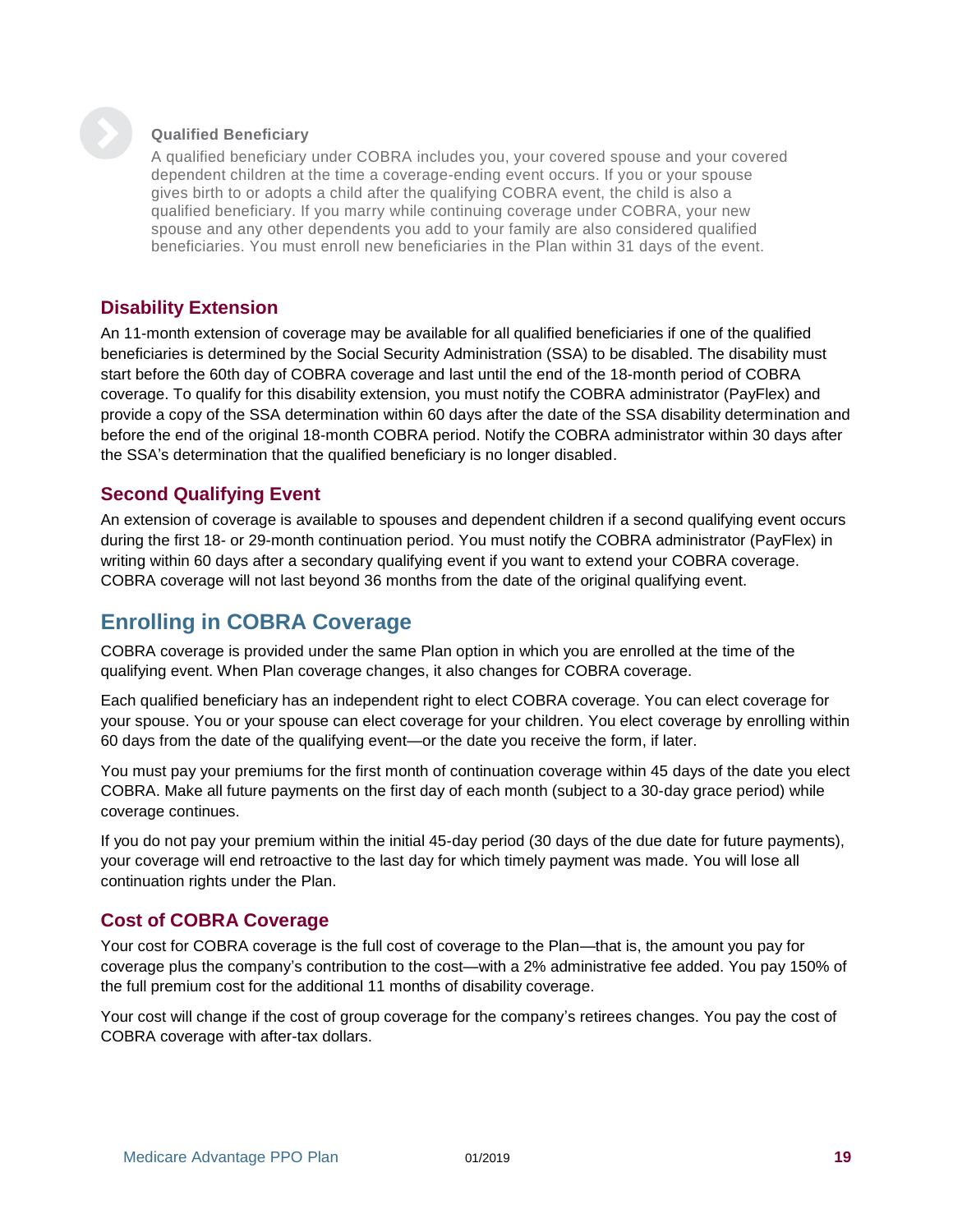#### <span id="page-23-0"></span>**When COBRA Coverage Ends**

Continued coverage ends on the first of the following events:

- The end of the maximum COBRA continuation period;
- Failure to pay required premiums;
- Coverage under another group plan that does not restrict coverage for preexisting conditions;
- Oxy no longer offers a group health plan;
- A qualified beneficiary is on extended coverage for up to 29 months due to disability and a final determination is made that the beneficiary is no longer disabled; or
- You or your dependents die.

When you or a family member on COBRA becomes enrolled in Medicare, continued Plan coverage is secondary to Medicare.

#### <span id="page-23-1"></span>**Contact and Address Information**

To protect your family's rights, you should keep the Plan informed in writing of any changes in your address and any changes in your marital status. You should also keep a copy, for your records, of any notices you provide. You may provide such notices to the OxyLink Employee Service Center via electronic mail to **[oxylink@oxy.com](mailto:oxylink@oxy.com)** or mail to:

4500 South 129<sup>th</sup> East Avenue Tulsa, Oklahoma 74134-5801

Plan materials are available on **[oxylink.oxy.com](https://oxylink.oxy.com/)** or contact the OxyLink Employee Service Center at **800-699-6903.**

If you have questions about COBRA, contact the OxyLink Employee Service Center. For more information about your rights under **[ERISA](#page-29-0)**, including COBRA, HIPAA and other laws affecting group health plans, contact the U.S. Department of Labor's Employee Benefits Security Administration (EBSA) website at **[www.dol.gov/ebsa](http://www.dol.gov/ebsa)** or call their toll-free number at **888-444-3272**. For more information about health insurance options available through a Health Insurance Marketplace, visit **[healthcare.gov](http://www.healthcare.gov/)**.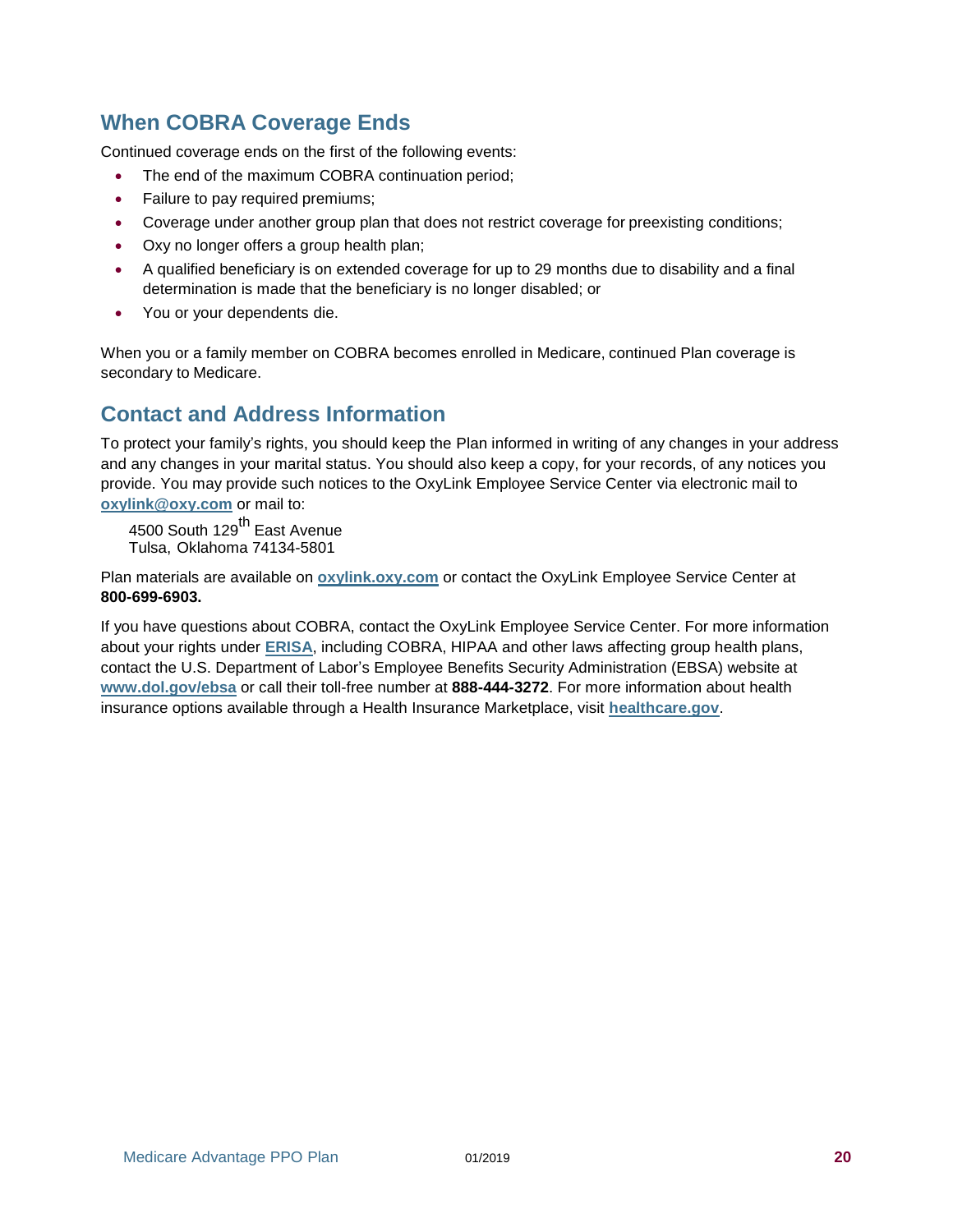### <span id="page-24-0"></span>Additional Information

#### <span id="page-24-1"></span>**Administrative Information**

Outlined below is some additional information about the Plan and those who have assumed responsibility for its operation.

| <b>Plan Name</b>                                               | Oxy Medicare Advantage PPO Plan, also known as the Plan or the Medicare<br>Advantage Plan.                                                                                                                                                                                                                                                                                                                                                                                                                                                          |
|----------------------------------------------------------------|-----------------------------------------------------------------------------------------------------------------------------------------------------------------------------------------------------------------------------------------------------------------------------------------------------------------------------------------------------------------------------------------------------------------------------------------------------------------------------------------------------------------------------------------------------|
| <b>Plan Sponsor's Employer</b><br><b>Identification Number</b> | 95-4035997                                                                                                                                                                                                                                                                                                                                                                                                                                                                                                                                          |
| <b>Plan Number</b>                                             | 653                                                                                                                                                                                                                                                                                                                                                                                                                                                                                                                                                 |
| <b>Plan Year Ends</b>                                          | December 31                                                                                                                                                                                                                                                                                                                                                                                                                                                                                                                                         |
| <b>Plan Administrative Services</b>                            | Administrative services contracts with Aetna Life Insurance Company                                                                                                                                                                                                                                                                                                                                                                                                                                                                                 |
| <b>Plan Administrator</b>                                      | Occidental Petroleum Corporation<br><b>Employee Benefits Committee</b><br>5 Greenway Plaza, Suite 110<br>Houston, TX 77046<br>713-215-7000                                                                                                                                                                                                                                                                                                                                                                                                          |
| <b>Claims Administrators</b>                                   | For medical coverage:<br>Aetna Life Insurance Company<br>Aetna Medicare Precertification Unit<br>P.O. Box 14079<br>Lexington, KY 40512-4079<br>For medical appeals:<br>Aetna Life Insurance Company<br>Aetna Medicare Part C Appeals & Grievances<br>P.O. Box 14067<br>Lexington, KY 40512<br>For prescription drugs:<br>Aetna Life Insurance Company<br>P.O. Box 7773<br>London, KY 40742<br>For prescription drug appeals:<br>Aetna Life Insurance Company<br>Aetna Medicare Part D Appeals & Grievances<br>P.O. Box 14579<br>Lexington, KY 40512 |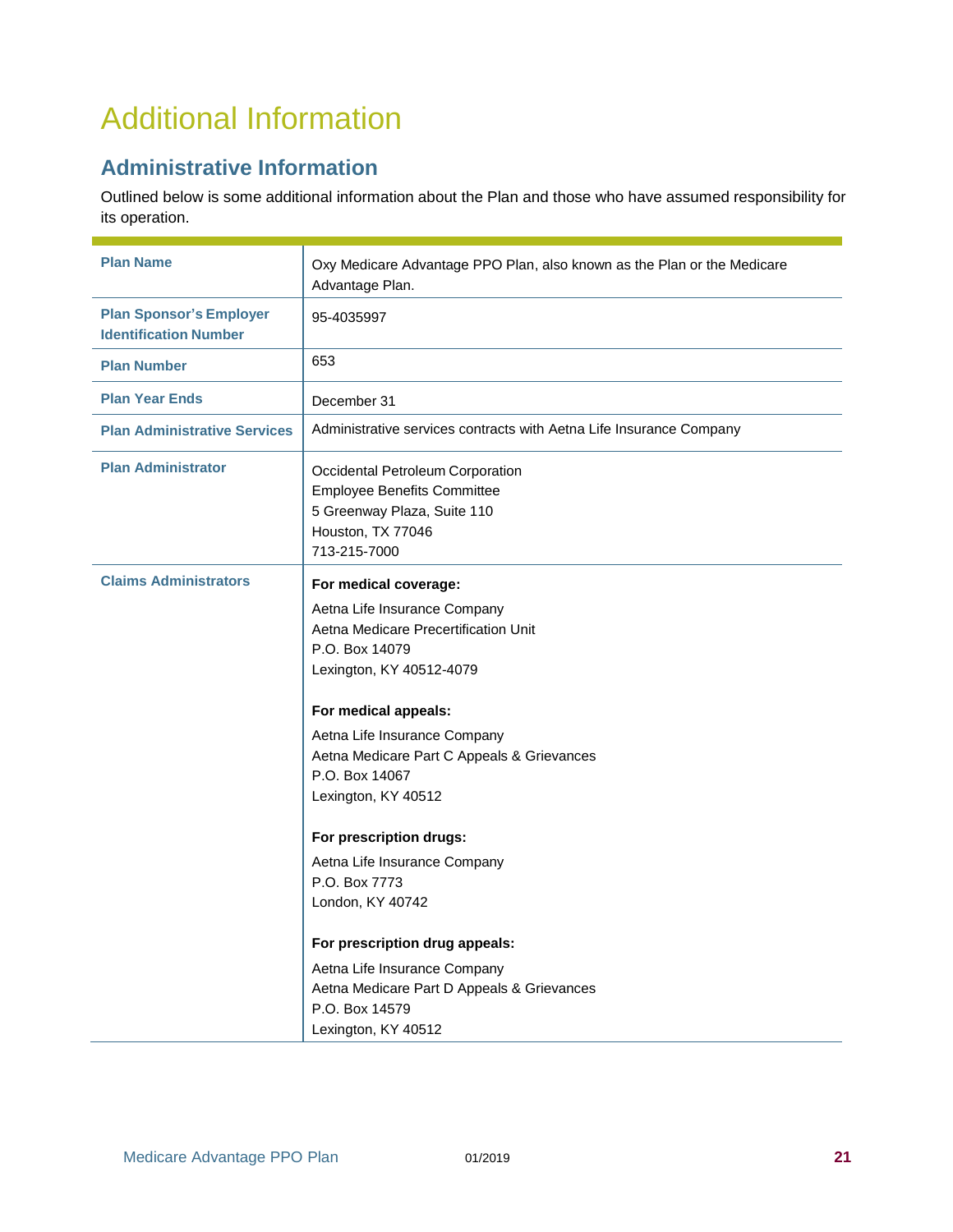| <b>Plan Sponsor</b>              | Occidental Petroleum Corporation<br>5 Greenway Plaza, Suite 110<br>Houston, TX 77046<br>713-215-7000                                                                                                                                    |
|----------------------------------|-----------------------------------------------------------------------------------------------------------------------------------------------------------------------------------------------------------------------------------------|
| <b>Named Fiduciary</b>           | Aetna Life Insurance Company for medical and prescription drug claims                                                                                                                                                                   |
| <b>Plan Type</b>                 | An ERISA welfare plan                                                                                                                                                                                                                   |
| <b>Address for Legal Process</b> | Service for legal process related to the Plan may be made upon the Plan<br>Administrator:<br>Occidental Petroleum Corporation<br><b>Employee Benefits Committee</b><br>5 Greenway Plaza, Suite 110<br>Houston, TX 77046<br>713-215-7000 |
| <b>Funding</b>                   | Medical and prescription drug benefits are insured by Aetna Life Insurance<br>Company                                                                                                                                                   |

#### <span id="page-25-0"></span>**Plan Continuation**

Oxy expects and intends to continue the Plan but does not guarantee any specific level of benefits or the continuation of any benefits during any periods of active employment, inactive employment, disability or retirement. Benefits are provided solely at Oxy's discretion. Oxy reserves the right, at any time or for any reason, through an action of the Executive Vice President of Human Resources of Occidental Petroleum Corporation or the successor to that position, to suspend, withdraw, amend, modify or terminate the Plan (including altering the amount you must pay for any benefit), in whole or in part. In the case of material changes in this description of the Plan, such action will be evidenced by a written announcement to affected individuals.

#### <span id="page-25-1"></span>**Discretionary Authority**

In accordance with section 503 of Title I of ERISA, Aetna has been designated as the Named Fiduciary for the Oxy Medicare Advantage Plan and has complete authority to review all denied claims for benefits under the Plan. In exercising its fiduciary responsibilities, the Named Fiduciary shall have discretionary authority to determine whether and to what extent covered participants are eligible for benefits and to construe disputed or doubtful Medicare Advantage Plan terms. A Named Beneficiary shall be deemed to have properly exercised such authority unless it has abused its discretion hereunder by acting arbitrarily and capriciously.

#### <span id="page-25-2"></span>**Plan Documents**

This benefit plan description summarizes the main features of the Plan, and is not intended to amend, modify or expand the Plan provisions. In all cases, the provisions of the Plan document and any applicable contracts control the administration and operation of the Plan. If a conflict exists between a statement in this summary and the provisions of the Plan document or any applicable contracts, the Plan document will govern. You may request a copy of all the Plan documents by writing to the Plan Administrator at the address shown in **[Additional Information](file:///C:/Users/Judy/Documents/Oxy/Dental%20Vision%20FSAs/Vision%20eff%201-1-2016%20V1%205-6-16%20NA%20comments.docx%23_bookmark41)***.* Copies of requested documents will be furnished within 30 days at a reasonable charge.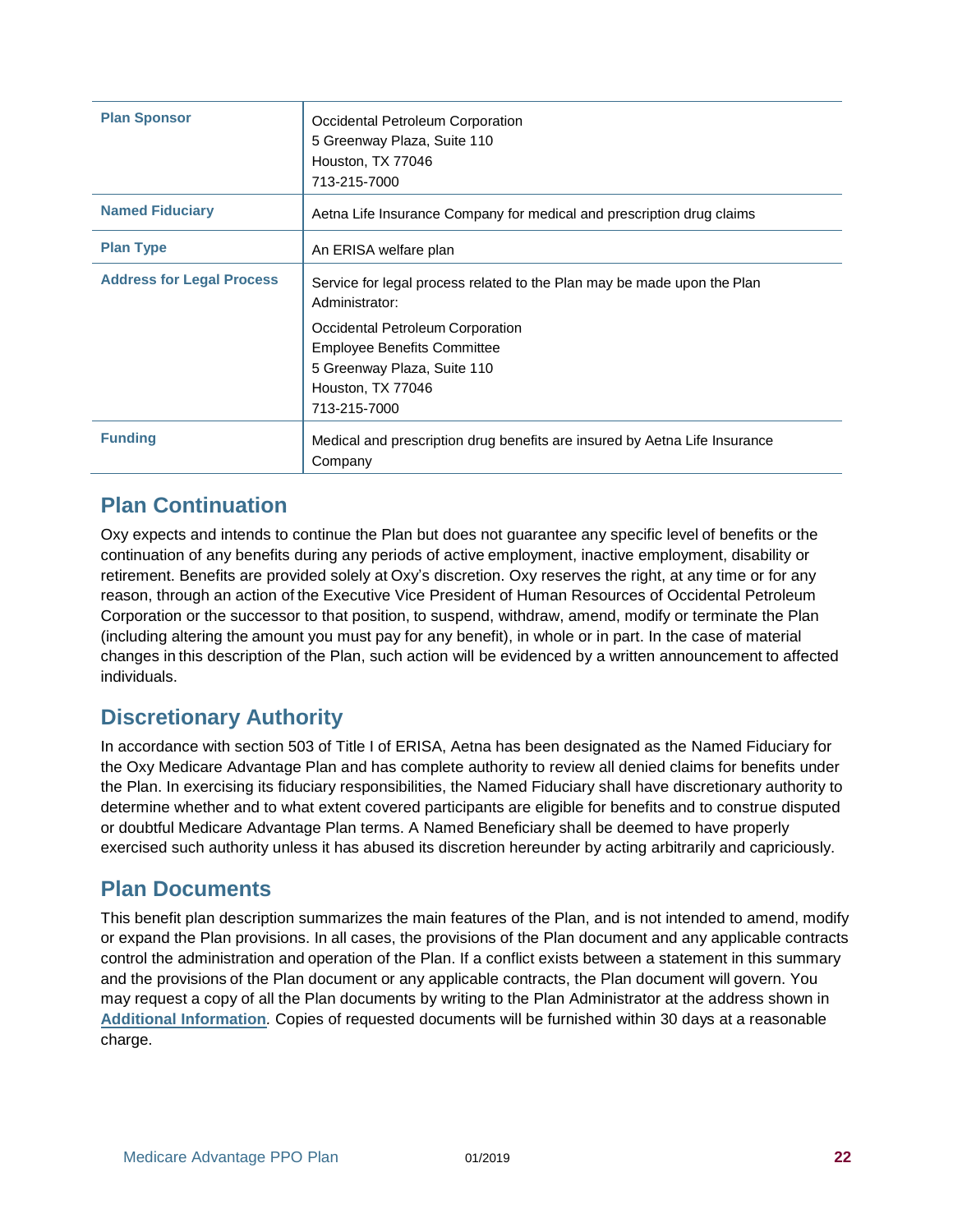#### <span id="page-26-0"></span>**Required Notices**

Federal law affects how certain health conditions are covered. Your rights under these laws are described below.

#### <span id="page-26-1"></span>**The Newborns' and Mothers' Health Protection Act**

The Plan provides minimum hospital stay benefits for the mother and newborn of 48 hours following a normal delivery or 96 hours following a cesarean section. However, the Plan may pay for a shorter stay if the attending provider (physician, nurse midwife or physician assistant) discharges the mother or newborn earlier, after consulting with the mother.

Also, federal law states that the Plan may not, for the purpose of benefits or out-of-pocket costs, treat the later portion of a hospital stay in a manner less favorable to the mother or newborn than any earlier portion of the stay.

Finally, federal law states that a plan may not require a physician or other health care provider to obtain authorization of a length of stay up to 48 hours or 96 hours, as described above. However, precertification may be required for more than 48 or 96 hours of confinement.

#### <span id="page-26-2"></span>**The Women's Health and Cancer Rights Act**

The Women's Health and Cancer Rights Act requires that the following procedures be covered for a person who receives benefits for a medically necessary mastectomy and who elects to have reconstructive surgery after the mastectomy:

- Reconstruction of the breast on which a mastectomy has been performed;
- Surgery and reconstruction of the other breast to create a symmetrical (balanced) appearance;
- Prostheses; and
- Treatment of physical complications of all stages of mastectomy, including lymphedemas.

This coverage will be provided in consultation with the attending physician and the patient, and will be subject to the same annual deductibles and coinsurance provisions that apply to the mastectomy.

For answers to questions about the Plan's coverage of mastectomies and reconstructive surgery, call Aetna's Member Services.

#### <span id="page-26-3"></span>**Privacy Notice for Health Plans**

A federal law, the Health Insurance Portability and Accountability Act of 1996 (HIPAA), requires the Plan to protect the confidentiality of your private health information. A complete description of your rights under HIPAA can be found in the Plan's privacy notice, which was distributed to you when you enrolled and is available at **[OxyLink Online](https://oxylink.oxy.com/)** at **[oxylink.oxy.com](file:///C:/Users/Beth/AppData/Local/Microsoft/Windows/INetCache/Content.Outlook/X6IBN9DV/oxylink.oxy.com)**.

The Medicare Advantage Plan and Oxy will not use or further disclose information that is protected by HIPAA (protected health information) except as necessary for treatment, payment, Medicare Advantage Plan operations and Plan administration, or as permitted or required by law. By law, the Medicare Advantage Plan has required all of its business associates to also observe HIPAA's privacy rules. In particular, the Medicare Advantage Plan will not, without authorization, use or disclose protected health information for employmentrelated actions and decisions or in connection with any other benefit or employee benefit plan.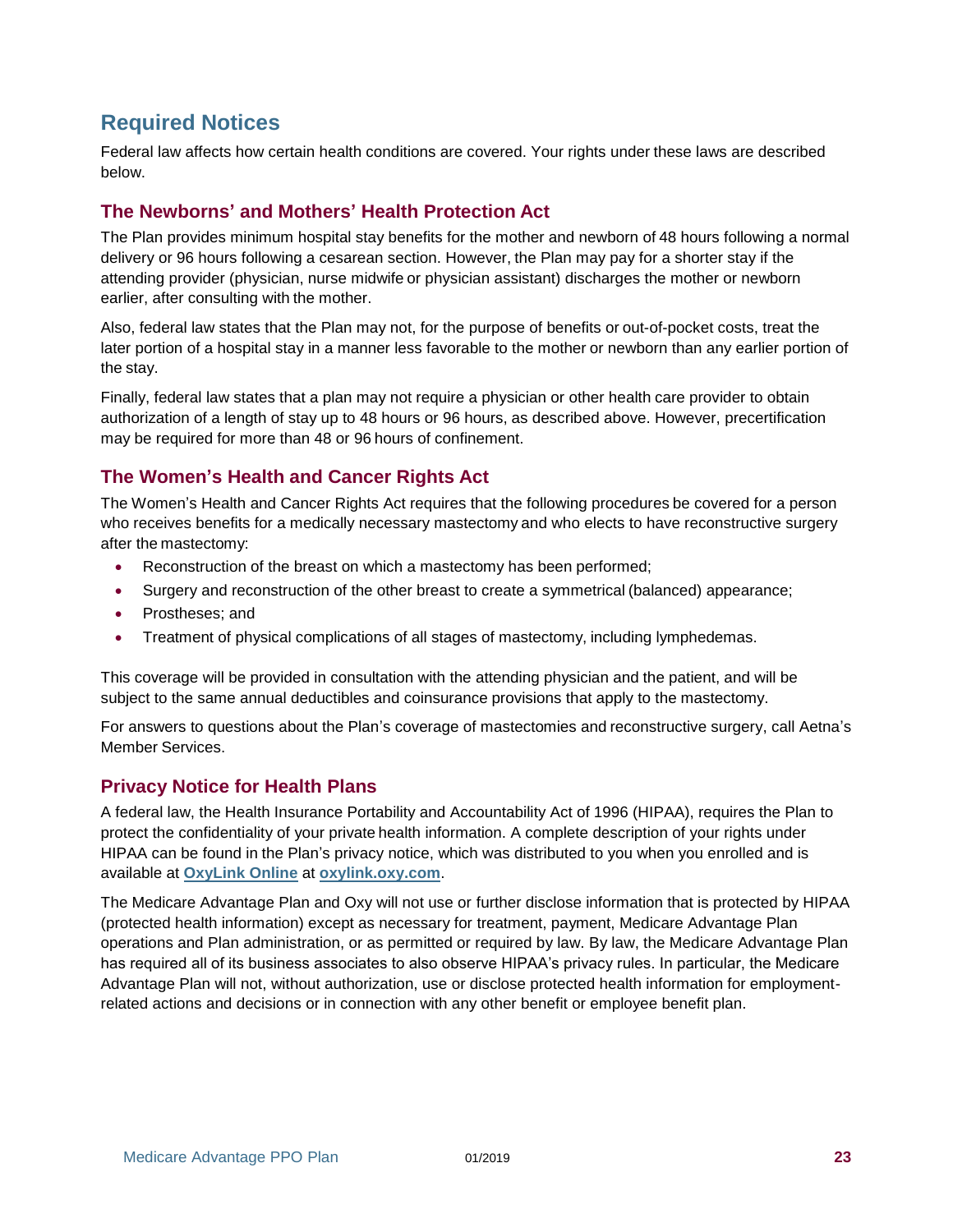Under HIPAA, you have certain rights with respect to your protected health information, including certain rights to see and copy the information, receive an accounting of certain disclosures of the information and, under certain circumstances, amend the information. You also have the right to file a complaint with the Medicare Advantage Plan or with the U.S. Department of Health and Human Services if you believe your rights under HIPAA have been violated.

The Medicare Advantage Plan maintains a privacy notice, which provides a complete description of your rights under HIPAA's privacy rules. For a copy of the notice, you may either call the OxyLink Employee Service Center at **800-699-6903** or go directly to the OxyLink home page at **[oxylink.oxy.com](http://oxylink.oxy.com/)** and select *Required Notices*, then print the *HIPAA Privacy Notice.* If you have questions about the privacy of your health information or if you wish to file a complaint under HIPAA, contact the OxyLink Employee Service Center.

#### <span id="page-27-0"></span>**Nondiscrimination Notice—It's important we treat you fairly**

That's why we follow federal civil rights laws in our health programs and activities. We don't discriminate, exclude people, or treat them differently on the basis of race, color, national origin, sex, age or disability. For people with disabilities, our medical providers offer free aids and services. For people whose primary language isn't English, our medical providers offer free language assistance services through interpreters and other written languages. Interested in these services? Call the Member Services number on your ID card. If you think we failed to offer these services or discriminated based on race, color, national origin, age, disability or sex, you can file a complaint, also known as a grievance. You can file a complaint with the Health and Welfare Team, Occidental Petroleum Corporation, 4500 S. 129th East Avenue, Tulsa, OK 74134-5801, **800-699-6903**, fax: 800-610-1944, oxylink@oxy.com. Or you can file a complaint with the U.S. Department of Health and Human Services, Office for Civil Rights at 200 Independence Avenue, SW; Room 509F, HHH Building; Washington, D.C. 20201 or by calling **800-368-1019** (TDD: 800-537-7697) or online at https://ocrportal.hhs.gov/ocr/portal/lobby.jsf. Complaint forms are available at **<http://www.hhs.gov/ocr/office/file/index.html>**.

ATENCIÓN: si habla español, tiene a su disposición servicios gratuitos de asistencia lingüística. Llame al Aetna Medicare Service Center (866) 539-6750; Aetna Rx Home Delivery (800) 594-9390.

注意:如果您使用繁體中文,您可以免費獲得語言援助服務。請致電 Aetna Medicare Service Center (866) 539-6750; Aetna Rx Home Delivery (800) 594-9390.

CHÚ Ý: Nếu bạn nói Tiếng Việt, có các dịch vụ hỗ trợ ngôn ngữ miễn phí dành cho bạn. Gọi số Aetna Medicare Service Center (866) 539-6750; Aetna Rx Home Delivery (800) 594-9390.

주의: 한국어를 사용하시는 경우, 언어 지원 서비스를 무료로 이용하실 수 있습니다. Aetna Medicare Service Center (866) 539-6750; Aetna Rx Home Delivery (800) 594-9390.

PAUNAWA: Kung nagsasalita ka ng Tagalog, maaari kang gumamit ng mga serbisyo ng tulong sa wika nang walang bayad. Tumawag sa Aetna Medicare Service Center (866) 539-6750; Aetna Rx Home Delivery (800) 594-9390.

Aetna Medicare بـ رقم اتـ صل . بـ ال مجان لـ ك تـ توافـ ر الـ لـغويـة الـم ساعدة خدمات فـ إن الـ لـغة، اذكـر تـ تحدث كـ نت إذا :م لحوظة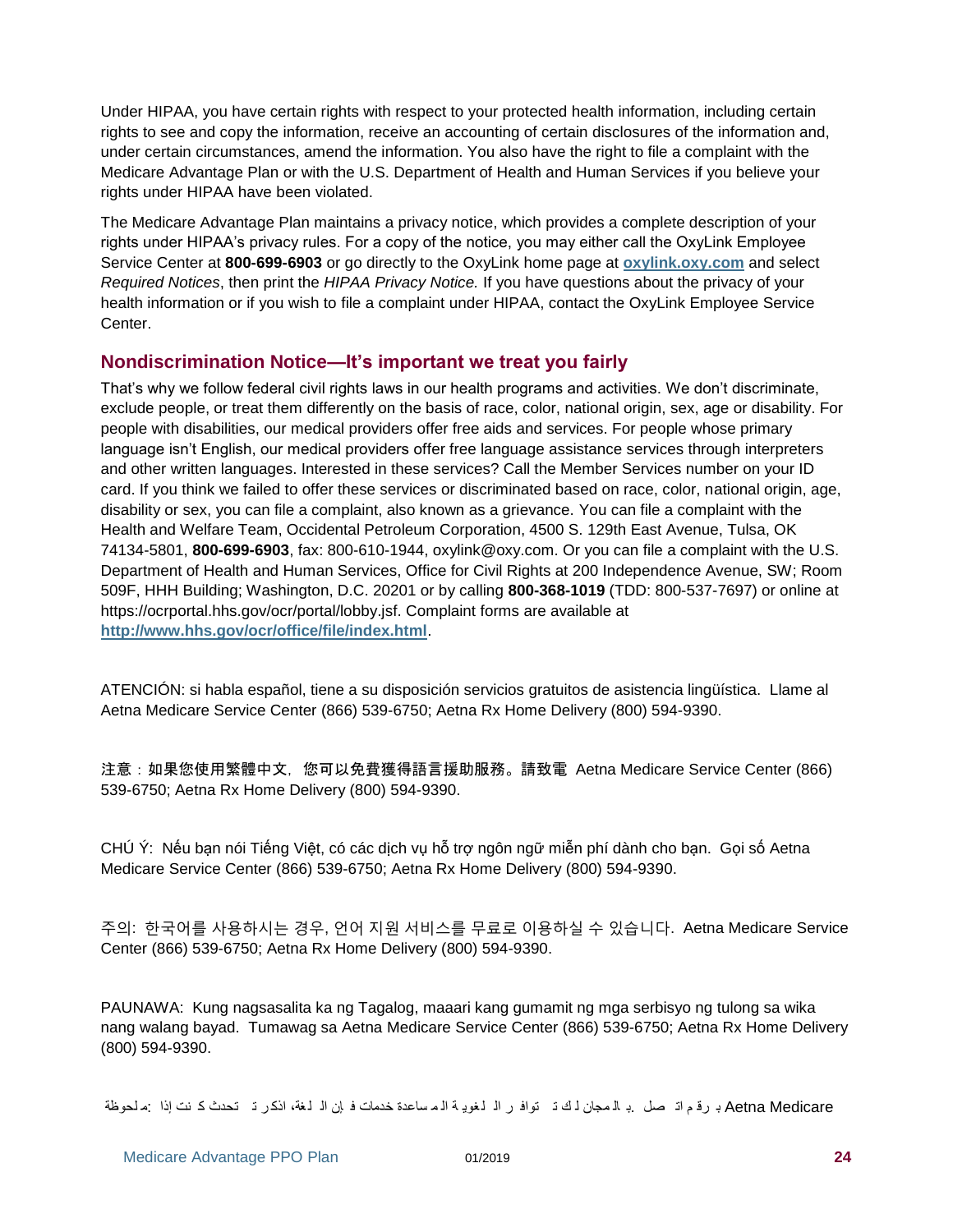Service Center (866) 539-6750; Aetna Rx Home Delivery (800) 594-9390.

ATTENTION: Si vous parlez français, des services d'aide linguistique vous sont proposés gratuitement. Appelez le Aetna Medicare Service Center (866) 539-6750; Aetna Rx Home Delivery (800) 594-9390.

ВНИМАНИЕ: Если вы говорите на русском языке, то вам доступны бесплатные услуги перевода. Звоните Aetna Medicare Service Center (866) 539-6750; Aetna Rx Home Delivery (800) 594-9390.

ACHTUNG: Wenn Sie Deutsch sprechen, stehen Ihnen kostenlos sprachliche Hilfsdienstleistungen zur Verfügung. Rufnummer: Aetna Medicare Service Center (866) 539-6750; Aetna Rx Home Delivery (800) 594-9390.

注意事項:日本語を話される場合、無料の言語支援をご利用いただけます。Aetna Medicare Service Center (866) 539-6750; Aetna Rx Home Delivery (800) 594-9390.

સુચના: જો તમેગુજરાતી બોલતા હો, તો નન:શુલ્ક ભાષા સહાય સેવાઓ તમારા માટેઉપલબ્ધ છે. ફોન કરો Aetna Medicare Service Center (866) 539-6750; Aetna Rx Home Delivery (800) 594-9390.

ध्यान दें: यदद आप ह िंदी बोलतेहैं तो आपकेललए मुफ्त में भाषा सहायता सेवाएं उपलब्ध हैं। Aetna Medicare Service Center (866) 539-6750; Aetna Rx Home Delivery (800) 594-9390.

ATTENZIONE: In caso la lingua parlata sia l'italiano, sono disponibili servizi di assistenza linguistica gratuiti. Chiamare il numero Aetna Medicare Service Center (866) 539-6750; Aetna Rx Home Delivery (800) 594- 9390.

ໂປດຊາບ: ຖ້ າວ່ າ ທ່ ານເວ ້ າພາສາ ລາວ, ການບໍ ລິ ການຊ່ ວຍເຫ ຼື ອດ້ ານພາສາ, ໂດຍບໍ່ ເສັ ຽຄ່ າ, ແມ່ ນມີ ພ້ ອມໃຫ້ ທ່ ານ. ໂທຣ Aetna Medicare Service Center (866) 539-6750; Aetna Rx Home Delivery (800) 594-9390.

> شما یب را راي گان ب صورت یزب ان ال تیت سه د،یک ن یم گ ف ت گو یف ارس زب ان ب ه اگ ر :ت وجه ب ا .ب ا شد یم ف راهم 539-6750 (866) Center Service Medicare Aetna 594-9390 (800) Delivery Home Rx Aetna .ري دیب گ ت ماس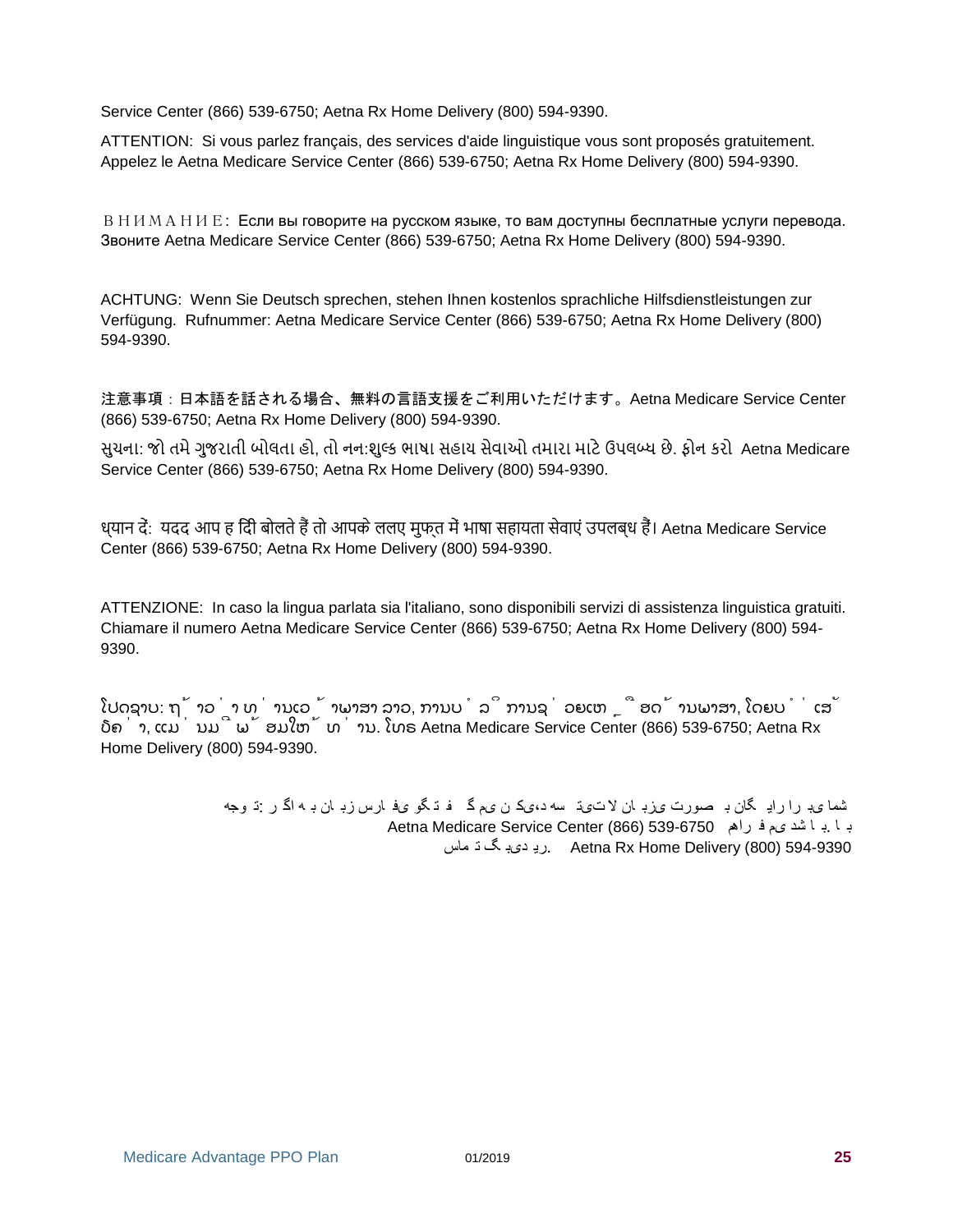### <span id="page-29-0"></span>Your ERISA Rights

As a participant in the Plan, you are entitled to certain rights and protections under the Employee Retirement Income Security Act of 1974 (ERISA), as follows:

#### <span id="page-29-1"></span>**Receive Information About Your Plan and Benefits**

- Examine, without charge, at the Plan Administrator's office and at other specified locations, all documents governing the Plan, including insurance contracts and a copy of the latest annual report (Form 5500 Series) that is filed by the Plan with the U.S. Department of Labor and available at the Public Disclosure Room of the Employee Benefits Security Administration.
- Obtain, upon written request to the Plan Administrator, copies of all documents governing the operation of the Plan, including insurance contracts and the latest annual report (Form 5500 Series), and an updated summary plan description. The Plan Administrator may make a reasonable charge for the copies.
- Receive a summary of the Plan's annual financial report. The Plan Administrator is required by law to furnish each participant with a copy of this summary annual report.
- Receive a copy of the procedures used by the Plan for determining a qualified medical child support order (QMCSO).

In addition, review *Chapter 8* of the EOC, which discusses additional rights and responsibilities that you have under the Oxy Medicare Advantage Plan. Additional legal notices are provided in *Chapter 11* of the EOC.

#### <span id="page-29-2"></span>**Prudent Action by Plan Fiduciaries**

In addition to creating rights for Plan participants, ERISA imposes duties upon the people who are responsible for the operation of the employee benefit plan. The people who operate your Plan, called "fiduciaries" of the Plan, have a duty to do so prudently and in the interest of you and other Plan participants and beneficiaries.

No one, including your employer or any other person, may fire you or otherwise discriminate against you in any way to prevent you from obtaining a welfare benefit or exercising your rights under ERISA.

#### <span id="page-29-3"></span>**Enforce Your Rights**

If your claim for a welfare benefit is denied or ignored, in whole or in part, you have a right to know why this was done, to obtain documents relating to the decision without charge and to appeal any denial, all within certain time schedules.

Under ERISA, there are steps you can take to enforce the above rights. For instance, if you request materials from the Plan and do not receive them within 30 days, you may file suit in a federal court. In such a case, the court may require the Plan Administrator to provide the materials and pay up to \$110 a day until you receive the materials, unless the materials were not sent because of reasons beyond the control of the Plan Administrator.

If you have a claim for benefits that is denied or ignored, in whole or in part, you may file suit in a state or federal court. In addition, if you disagree with the Plan's decision or lack thereof concerning the status of a domestic relations order or a medical child support order, you may file suit in a federal court.